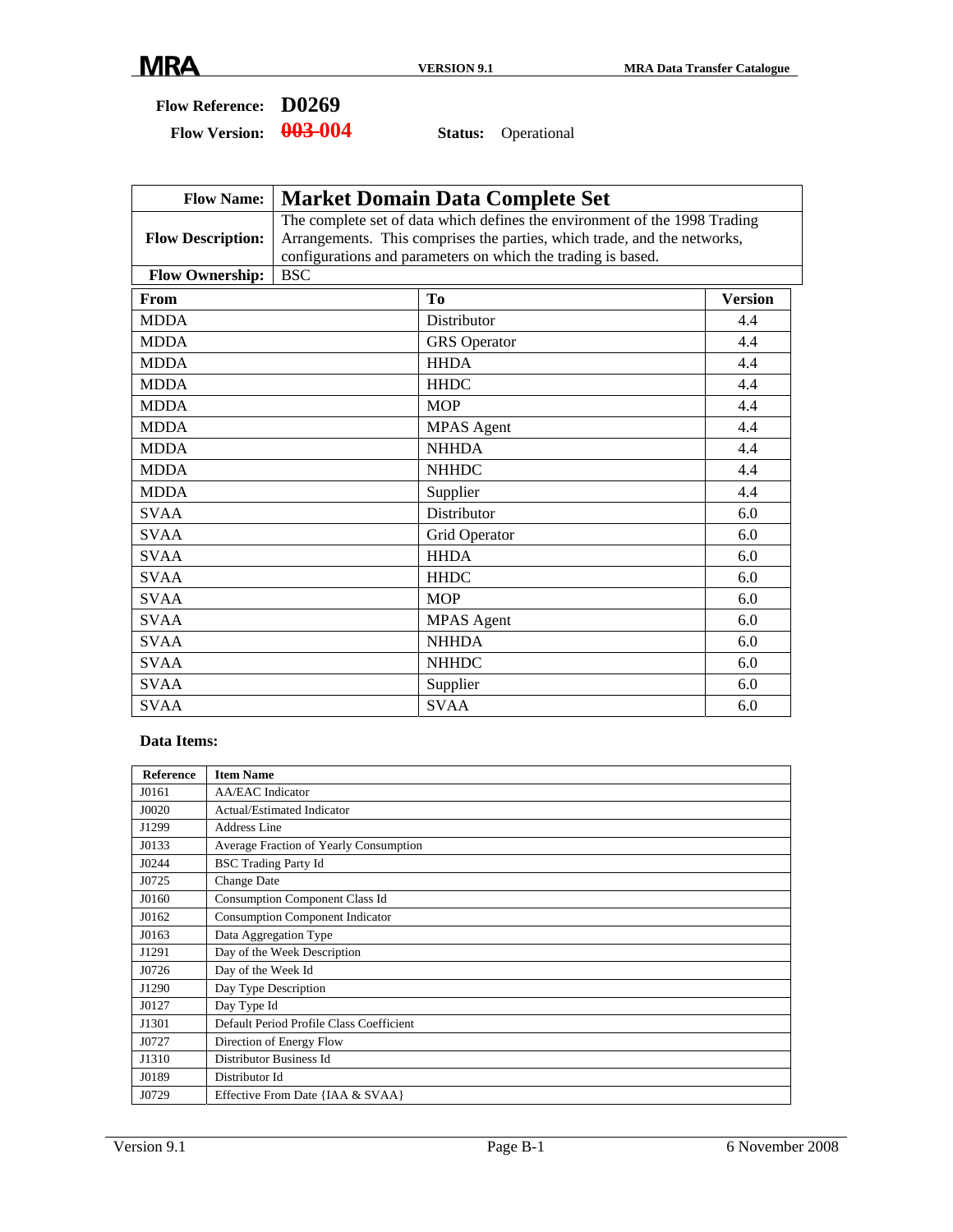| Reference   | <b>Item Name</b>                                 |
|-------------|--------------------------------------------------|
| J1297       | Effective from Date {MPR}                        |
| J0730       | Effective From Date {PAA}                        |
| J0731       | Effective from Settlement Date {AFOYCS}          |
| J0732       | Effective from Settlement Date {GGCSF}           |
| J0728       | Effective from Settlement Date {GGD}             |
| J0763       | Effective from Settlement Date {GGPCAE}          |
| J0733       | Effective from Settlement Date {LLFC}            |
| J0299       | Effective from Settlement Date {MCLA}            |
| J1599       | Effective From Settlement Date {MMT}             |
| J1600       | Effective From Settlement Date {MPT}             |
| J1601       | Effective From Settlement Date {MTC}             |
| J1602       | Effective From Settlement Date {MTCPA}           |
| J0774       | Effective from Settlement Date {OT}              |
| J0777       | Effective from Settlement Date {PCLA}            |
| J0125       | Effective from Settlement Date {PROF}            |
| J0734       | Effective from Settlement Date {PSET}            |
| J0764       | Effective from Settlement Date {SPAR}            |
| J0496       | Effective from Settlement Date {SSC}             |
| J0765       | Effective from Settlement Date {TPAR}            |
| J1603       | Effective From Settlement Date {VMTCLC}          |
| J1604       | Effective From Settlement Date {VMTCLSC}         |
| <b>Jxxx</b> | <b>Effective From Settlement Date {VMTCLSPC}</b> |
| J1605       | Effective From Settlement Date {VMTCSC}          |
| J0398       | Effective from Settlement Date {VSCPC}           |
| J0736       | Effective to Date {IAA & SVAA}                   |
| J1298       | Effective to Date {MPR}                          |
| J0737       | Effective to Date {PAA}                          |
| J0738       | Effective to Settlement Date {AFOYCS}            |
| J0739       | Effective to Settlement Date {GGCSF}             |
| J0735       | Effective to Settlement Date {GGD}               |
| J0740       | Effective to Settlement Date {LLFC}              |
| J0741       | Effective to Settlement Date {MCLA}              |
| J1606       | Effective To Settlement Date {MMT}               |
| J1607       | Effective To Settlement Date {MPT}               |
| J1608       | Effective To Settlement Date {MTC}               |
| J1609       | Effective To Settlement Date {MTCPA}             |
| J0778       | Effective to Settlement Date {PCLA}              |
| J0400       | Effective to Settlement Date {PROF}              |
| J0766       | Effective to Settlement Date {PSET}              |
| J0401       | Effective to Settlement Date {SSC}               |
| J1610       | Effective To Settlement Date {VMTCLC}            |
| J1611       | Effective To Settlement Date {VMTCLSC}           |
| <u>Jxxx</u> | Effective To Settlement Date {VMTCLSPC}          |
| J1612       | Effective To Settlement Date {VMTCSC}            |
| J0447       | Effective to Settlement Date {VSCPC}             |
| J0287       | End Day                                          |
| J0288       | End Month                                        |
| J0143       | End Time                                         |
| J0080       | <b>Energisation Status</b>                       |
| J1293       | <b>Energisation Status Description</b>           |
| J0744       | <b>GMT</b> Indicator                             |
| J0745       | <b>GMT</b> Time                                  |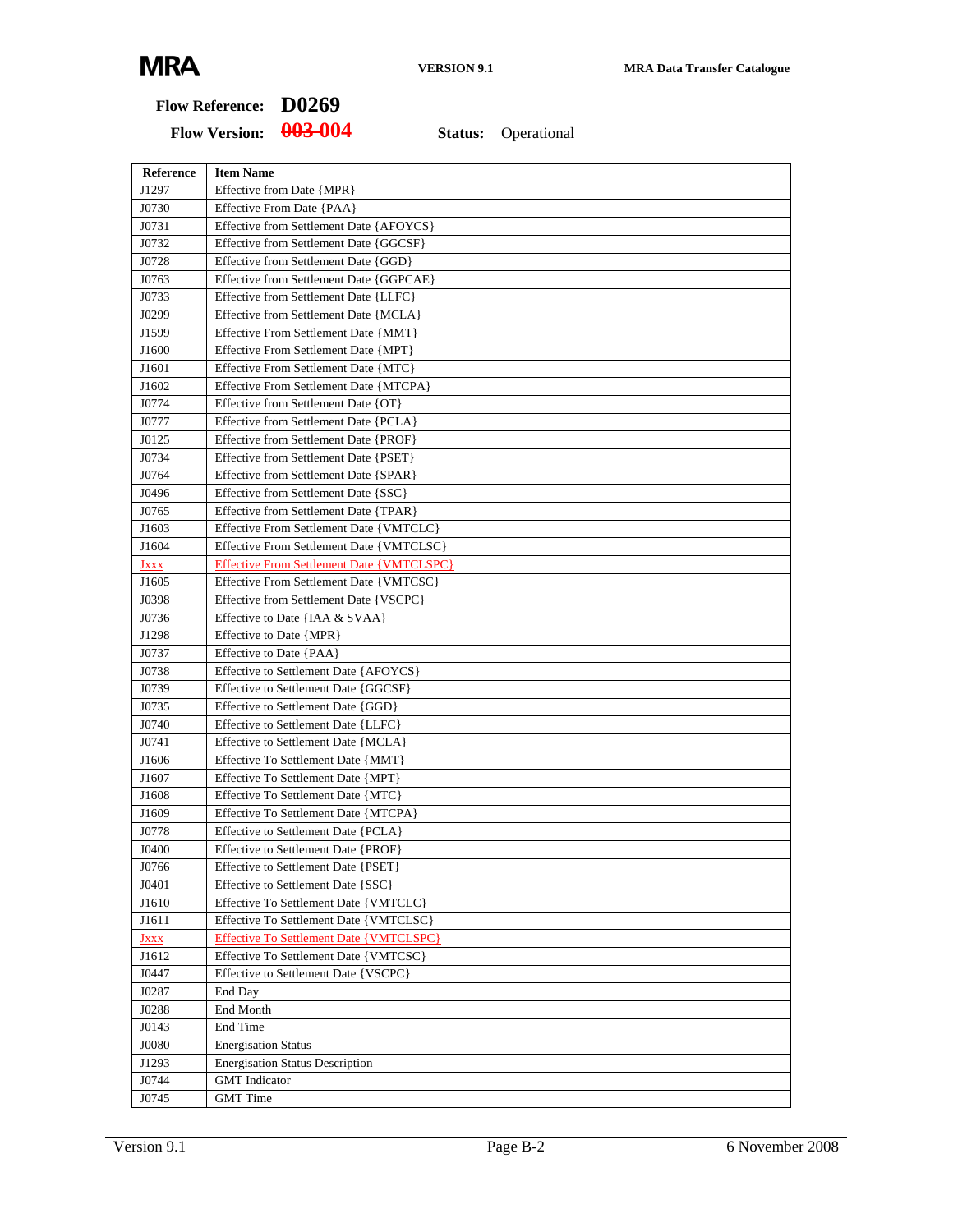| <b>Reference</b> | <b>Item Name</b>                          |
|------------------|-------------------------------------------|
| J1303            | Group Average Consumption                 |
| J0165            | GSP Group Correction Scaling Factor       |
| J0066            | GSP Group Id                              |
| J0269            | <b>GSP</b> Group Name                     |
| J0776            | Line Loss Factor Class Description        |
| J0147            | Line Loss Factor Class Id                 |
| J0002            | Market Participant Id                     |
| J0750            | Market Participant Name                   |
| J0001            | Market Participant Role Code              |
| J0753            | Market Role Description                   |
| J0773            | <b>MDD</b> Publication Date               |
| J0754            | <b>MDD Version Number</b>                 |
| J0311            | <b>Measurement Class Description</b>      |
| J0082            | Measurement Class Id                      |
| J1306            | <b>Measurement Quantity Description</b>   |
| J0103            | Measurement Quantity Id                   |
| J0220            | Meter Timeswitch Code                     |
| J1613            | Meter Timeswitch Code Description         |
| J0164            | Metered/Unmetered Indicator               |
| J0111            | MPAS Agent Id                             |
| J0775            | MS Specific LLF Class Indicator           |
| J1614            | <b>MTC Common Code Indicator</b>          |
| J1615            | <b>MTC Communication Indicator</b>        |
| J1617            | MTC Meter Type Description                |
| J1616            | MTC Meter Type Id                         |
| J1619            | MTC Payment Type Description              |
| J1618            | MTC Payment Type Id                       |
| J1620            | MTC Related Metering System Indicator     |
| J1621            | <b>MTC TPR Count</b>                      |
| J1622            | MTC Type Indicator                        |
| J1287            | Off Tolerance                             |
| J0902            | Payment Date                              |
| J0756            | Post Change Local Time                    |
| J0757            | Postcode                                  |
| <b>JXXX</b>      | <b>Preserved Tariff Indicator</b>         |
| J0122            | Profile Class Description                 |
| J0071            | Profile Class Id                          |
| J0124            | Profile Description                       |
| J0072            | Profile Id                                |
| J0878            | Profile Settlement Periods                |
| J0433            | <b>Regression Coefficient</b>             |
| J1289            | <b>Regression Coefficient Description</b> |
| J0285            | Regression Coefficient Type               |
| J0768            | Researched Average EAC                    |
| J0918            | <b>SAA Notification Deadline Date</b>     |
| J0916            | Season Description                        |
| J0128            | Season Id                                 |
| J0146            | Settlement Code                           |
| J0882            | Settlement Code Description               |
| J0073            | <b>Settlement Date</b>                    |
| J0074            | Settlement Period Id                      |
| J0167            | Settlement Period Label                   |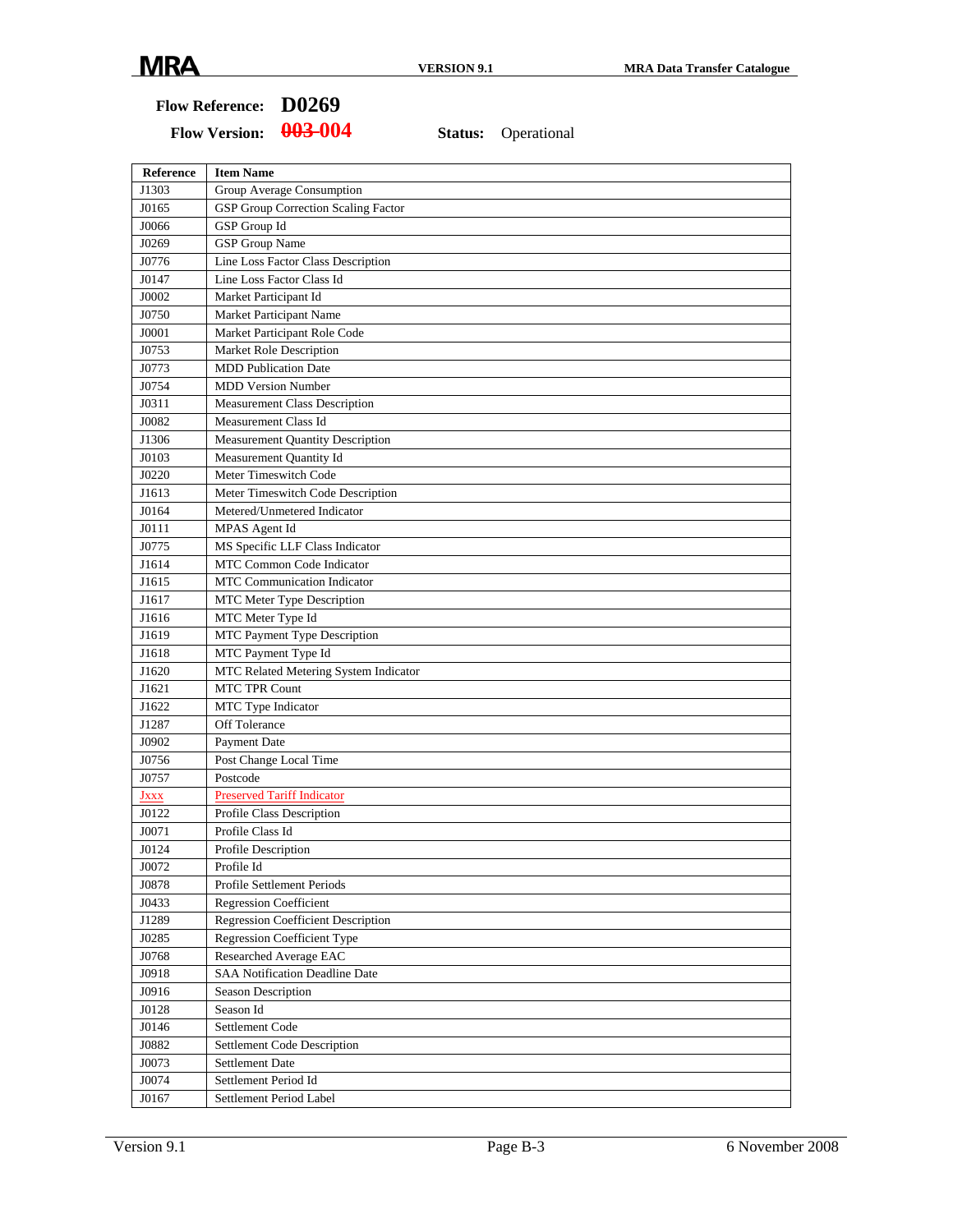Flow Version:  $\frac{0.03 - 0.04}{0.04}$  Status: Operational

| <b>Reference</b> | <b>Item Name</b>                              |
|------------------|-----------------------------------------------|
| J0914            | Settlement Sequence Number                    |
| J0758            | <b>Smoothing Parameter</b>                    |
| J0075            | <b>Standard Settlement Configuration Desc</b> |
| J0076            | Standard Settlement Configuration Id          |
| J1683            | <b>Standard Settlement Configuration Type</b> |
| J0289            | <b>Start Day</b>                              |
| J0290            | <b>Start Month</b>                            |
| J0142            | <b>Start Time</b>                             |
| J0240            | Supplier Volume Allocation Agent Id           |
| J0747            | <b>SVA Notification Deadline Date</b>         |
| J0132            | Switched Load Indicator                       |
| J0123            | Switched Load Profile Class Ind               |
| J0136            | Tele-Switch Group Id                          |
| J0137            | Tele-Switch Switch Id                         |
| J0135            | Tele-Switch User Id                           |
| J0134            | Tele-Switch/Clock Indicator                   |
| J0760            | <b>Threshold Parameter</b>                    |
| J1214            | Time Pattern Regime Id                        |
| J1294            | Year                                          |

#### **Flow Structure:**

| Group      | <b>Group Description</b>            | Range   | <b>Condition</b> |   |              | L1   L2   L3   L4   L5   L6   L7 |  |  | L <sub>8</sub> | <b>Item Name</b>                                |
|------------|-------------------------------------|---------|------------------|---|--------------|----------------------------------|--|--|----------------|-------------------------------------------------|
| <b>MDD</b> | Market Domain Data Version          |         |                  | G |              |                                  |  |  |                |                                                 |
|            |                                     |         |                  |   | 1            |                                  |  |  |                | <b>MDD Version Number</b>                       |
|            |                                     |         |                  |   | $\mathbf{1}$ |                                  |  |  |                | <b>MDD</b> Publication Date                     |
| OFT        | <b>Off Tolerance Parameters</b>     | $0 - *$ |                  | G |              |                                  |  |  |                |                                                 |
|            |                                     |         |                  |   | $\mathbf{1}$ |                                  |  |  |                | <b>Off Tolerance</b>                            |
|            |                                     |         |                  |   | 1            |                                  |  |  |                | <b>Effective from Settlement</b><br>Date {OT}   |
| <b>THP</b> | <b>Threshold Parameters</b>         | $0 - *$ |                  | G |              |                                  |  |  |                |                                                 |
|            |                                     |         |                  |   | 1            |                                  |  |  |                | <b>Threshold Parameter</b>                      |
|            |                                     |         |                  |   | $\mathbf{1}$ |                                  |  |  |                | <b>Effective from Settlement</b><br>Date {TPAR} |
| <b>SMP</b> | <b>Smoothing Parameters</b>         | $0 - *$ |                  | G |              |                                  |  |  |                |                                                 |
|            |                                     |         |                  |   | $\mathbf{1}$ |                                  |  |  |                | <b>Smoothing Parameter</b>                      |
|            |                                     |         |                  |   | 1            |                                  |  |  |                | <b>Effective from Settlement</b><br>Date {SPAR} |
| <b>RCT</b> | <b>Regression Coefficient Types</b> | $0 - *$ |                  | G |              |                                  |  |  |                |                                                 |
|            |                                     |         |                  |   | 1            |                                  |  |  |                | <b>Regression Coefficient Type</b>              |
|            |                                     |         |                  |   | 1            |                                  |  |  |                | <b>Regression Coefficient</b><br>Description    |
| <b>DYT</b> | Day Types                           | $0 - *$ |                  | G |              |                                  |  |  |                |                                                 |
|            |                                     |         |                  |   | 1            |                                  |  |  |                | Day Type Id                                     |
|            |                                     |         |                  |   | $\mathbf{1}$ |                                  |  |  |                | Day Type Description                            |
| <b>DOW</b> | Day of the Week                     | $0 - *$ |                  | G |              |                                  |  |  |                |                                                 |
|            |                                     |         |                  |   | $\mathbf{1}$ |                                  |  |  |                | Day of the Week Id                              |
|            |                                     |         |                  |   | $\mathbf{1}$ |                                  |  |  |                | Day of the Week Description                     |
| <b>MRO</b> | <b>Market Roles</b>                 | $0 - *$ |                  | G |              |                                  |  |  |                |                                                 |
|            |                                     |         |                  |   | 1            |                                  |  |  |                | Market Participant Role<br>Code                 |
|            |                                     |         |                  |   | $\mathbf{1}$ |                                  |  |  |                | Market Role Description                         |
| <b>MCD</b> | <b>Measurement Class Details</b>    | $0 - *$ |                  | G |              |                                  |  |  |                |                                                 |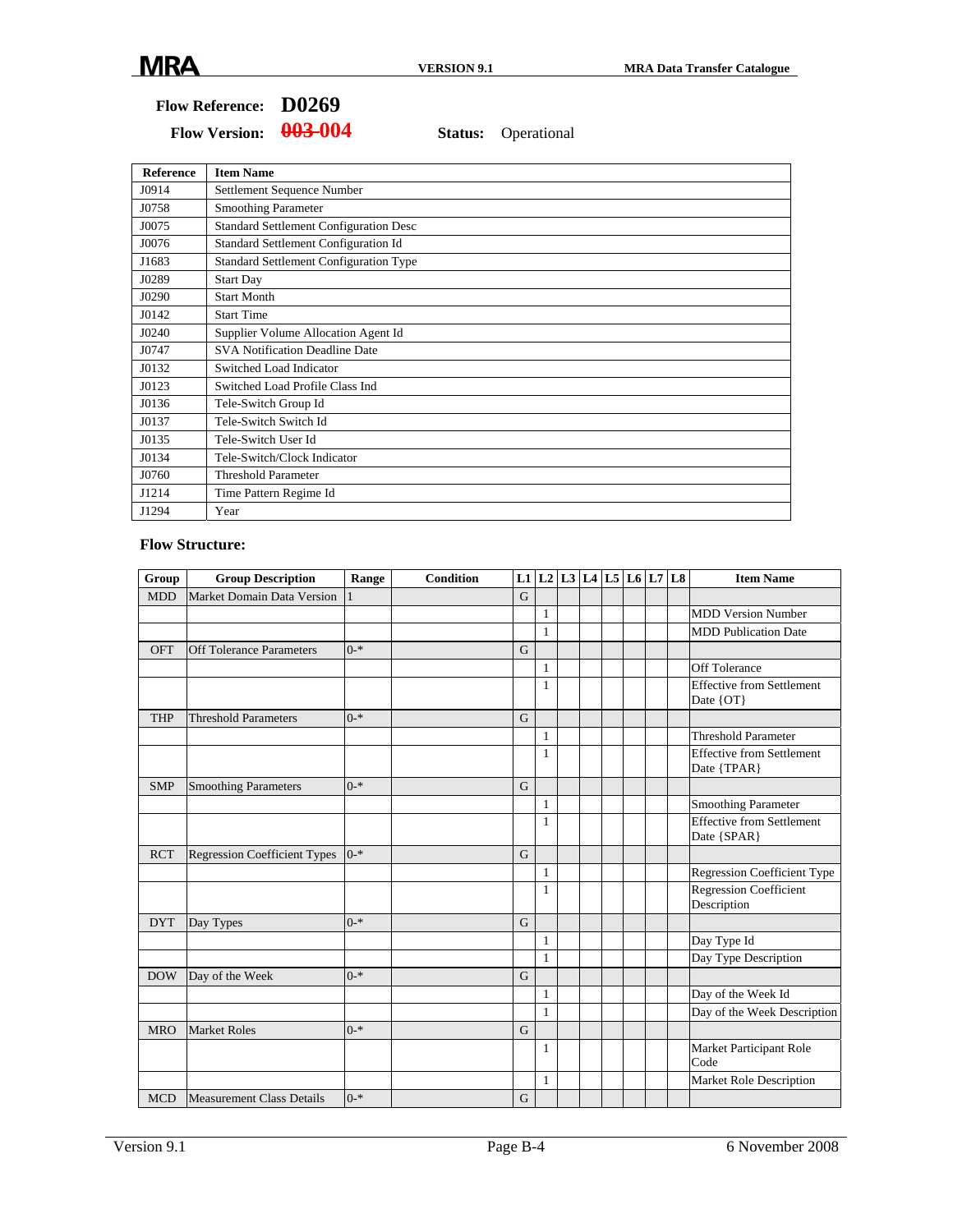|            | Flow Reference: D0269                      |         |                            |             |               |              |  |  |                                                 |
|------------|--------------------------------------------|---------|----------------------------|-------------|---------------|--------------|--|--|-------------------------------------------------|
|            | 003-004<br><b>Flow Version:</b>            |         | <b>Status:</b> Operational |             |               |              |  |  |                                                 |
|            |                                            |         |                            |             | $\mathbf{1}$  |              |  |  | Measurement Class Id                            |
|            |                                            |         |                            |             | $\mathbf{1}$  |              |  |  | <b>Measurement Class</b><br>Description         |
|            |                                            |         |                            |             | $\mathbf{1}$  |              |  |  | <b>Effective from Settlement</b><br>Date {MCLA} |
|            |                                            |         |                            |             | $\mathbf{O}$  |              |  |  | <b>Effective to Settlement Date</b><br>${MCLA}$ |
| <b>CTC</b> | Clock Time Changes                         | $0 - *$ |                            | G           |               |              |  |  |                                                 |
|            |                                            |         |                            |             | $\mathbf{1}$  |              |  |  | Change Date                                     |
|            |                                            |         |                            |             | $\mathbf{1}$  |              |  |  | <b>GMT</b> Time                                 |
|            |                                            |         |                            |             | $\mathbf{1}$  |              |  |  | Post Change Local Time                          |
| EGS        | <b>Energisation Status</b>                 | $0 - *$ |                            | G           |               |              |  |  |                                                 |
|            |                                            |         |                            |             | $\mathbf{1}$  |              |  |  | <b>Energisation Status</b>                      |
|            |                                            |         |                            |             | $\mathbf{1}$  |              |  |  | <b>Energisation Status</b>                      |
|            |                                            |         |                            |             |               |              |  |  | Description                                     |
| <b>STD</b> | Settlement Type Details                    | $0 - *$ |                            | G           |               |              |  |  |                                                 |
|            |                                            |         |                            |             | $\mathbf{1}$  |              |  |  | Settlement Code                                 |
|            |                                            |         |                            |             | $\mathbf{1}$  |              |  |  | Settlement Code Description                     |
|            |                                            |         |                            |             | $\Omega$      |              |  |  | Settlement Sequence<br>Number                   |
| <b>SED</b> | <b>Season Details</b>                      | $0 - *$ |                            | G           |               |              |  |  |                                                 |
|            |                                            |         |                            |             | $\mathbf{1}$  |              |  |  | Season Id                                       |
|            |                                            |         |                            |             | $\mathbf{1}$  |              |  |  | Season Description                              |
| <b>YEA</b> | Year                                       | $0 - *$ |                            | G           |               |              |  |  |                                                 |
|            |                                            |         |                            |             | $\mathbf{1}$  |              |  |  | Year                                            |
| <b>YSD</b> | <b>Yearly Season Details</b>               | $0 - *$ |                            |             | $\mathbf G$   |              |  |  |                                                 |
|            |                                            |         |                            |             |               | $\mathbf{1}$ |  |  | Season Id                                       |
|            |                                            |         |                            |             |               | $\mathbf{1}$ |  |  | <b>Start Month</b>                              |
|            |                                            |         |                            |             |               | $\mathbf{1}$ |  |  | <b>Start Day</b>                                |
|            |                                            |         |                            |             |               | $\mathbf{1}$ |  |  | End Month                                       |
|            |                                            |         |                            |             |               | 1            |  |  | End Day                                         |
| <b>SDT</b> | Settlement Day                             | $0 - *$ |                            | $\mathbf G$ |               |              |  |  |                                                 |
|            |                                            |         |                            |             | $\mathbf{1}$  |              |  |  | Settlement Date                                 |
|            |                                            |         |                            |             | $\mathbf{1}$  |              |  |  |                                                 |
|            |                                            |         |                            |             |               |              |  |  | Day Type Id                                     |
|            |                                            |         |                            |             | $\mathbf{1}$  |              |  |  | Season Id                                       |
| <b>PST</b> | <b>BSC</b> Settlement Timetable<br>Details | $0 - *$ |                            | ${\bf G}$   |               |              |  |  |                                                 |
|            |                                            |         |                            |             | $\mathbf{1}$  |              |  |  | Settlement Code                                 |
|            |                                            |         |                            |             | $\mathbf{1}$  |              |  |  | <b>Settlement Date</b>                          |
|            |                                            |         |                            |             | $\mathbf{1}$  |              |  |  | Payment Date                                    |
|            |                                            |         |                            |             | $\mathbf{1}$  |              |  |  | <b>SVA Notification Deadline</b>                |
|            |                                            |         |                            |             |               |              |  |  | Date                                            |
|            |                                            |         |                            |             | $\mathbf{1}$  |              |  |  | <b>SAA Notification Deadline</b>                |
|            |                                            |         |                            |             |               |              |  |  | Date                                            |
| <b>SET</b> | Settlement Period                          | $0 - *$ |                            | $\mathbf G$ |               |              |  |  |                                                 |
|            |                                            |         |                            |             | $\mathbf{1}$  |              |  |  | <b>Settlement Date</b>                          |
|            |                                            |         |                            |             | $\mathbf{1}$  |              |  |  | Settlement Period Id                            |
|            |                                            |         |                            |             | $\mathbf{1}$  |              |  |  | Settlement Period Label                         |
| <b>MAP</b> | <b>Market Participants</b>                 | $0 - *$ |                            | $\mathbf G$ |               |              |  |  |                                                 |
|            |                                            |         |                            |             | $\mathbf{1}$  |              |  |  | Market Participant Id                           |
|            |                                            |         |                            |             | $\mathbf{1}$  |              |  |  | Market Participant Name                         |
|            |                                            |         |                            |             | $\mathcal{O}$ |              |  |  | <b>BSC Trading Party Id</b>                     |
| <b>MPR</b> | <b>Market Participant Roles</b>            | $0 - *$ |                            |             | G             |              |  |  |                                                 |
|            |                                            |         |                            |             |               | $\mathbf{1}$ |  |  | Market Participant Role                         |
|            |                                            |         |                            |             |               |              |  |  | Code                                            |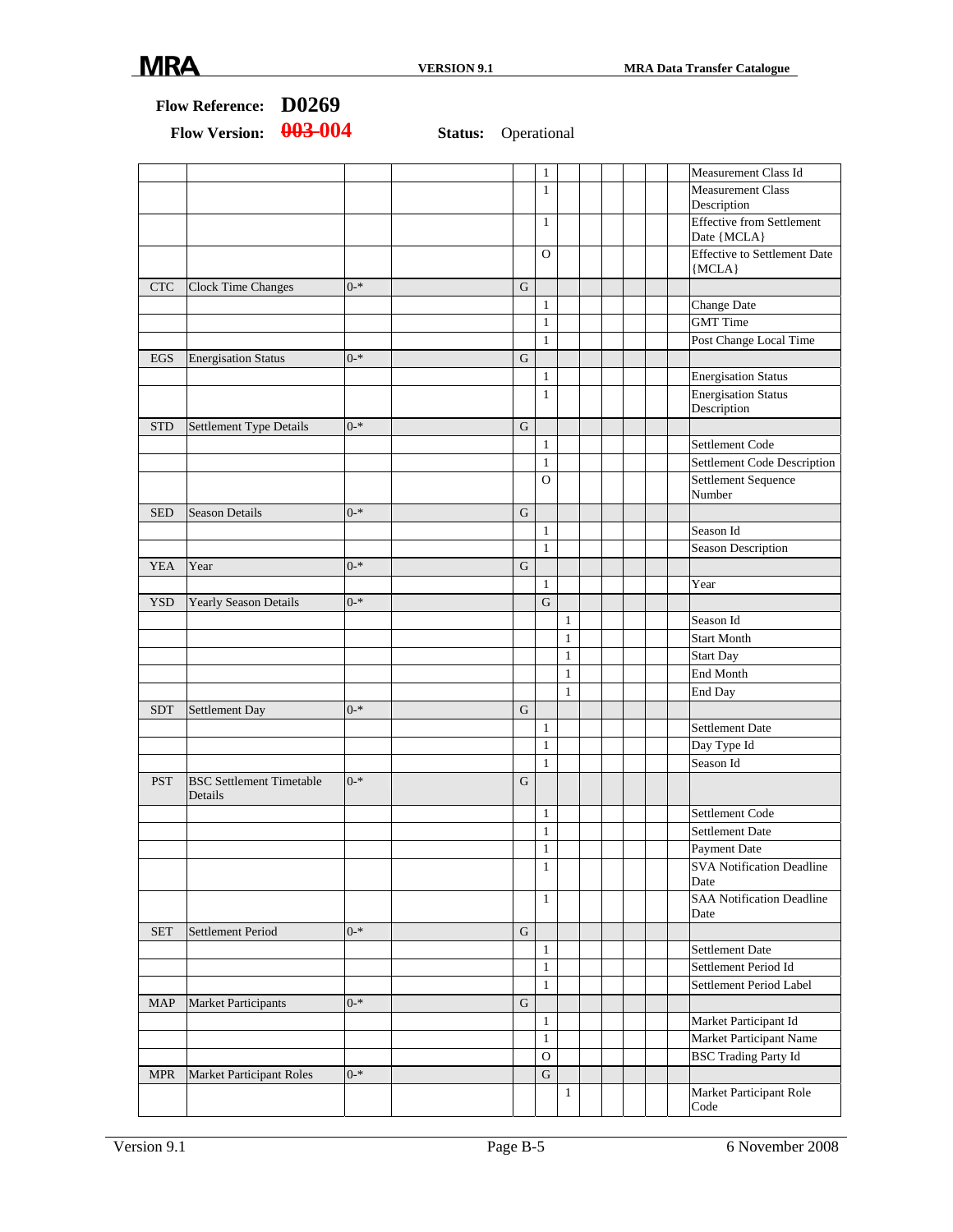|            |                                 |         |             |                | 1            |              |  | Effective from Date {MPR}                        |
|------------|---------------------------------|---------|-------------|----------------|--------------|--------------|--|--------------------------------------------------|
|            |                                 |         |             |                | 0            |              |  | Effective to Date {MPR}                          |
|            |                                 |         |             |                | O            |              |  | Distributor Business Id                          |
|            |                                 |         |             |                | $\mathbf{1}$ |              |  | Postcode                                         |
| <b>ADL</b> | <b>Address Line</b>             | $0 - *$ |             |                | G            |              |  |                                                  |
|            |                                 |         |             |                |              | $\mathbf{1}$ |  | <b>Address Line</b>                              |
| <b>GSG</b> | <b>GSP</b> Groups               | $0 - *$ | G           |                |              |              |  |                                                  |
|            |                                 |         |             | $\mathbf{1}$   |              |              |  | GSP Group Id                                     |
|            |                                 |         |             | $\mathbf{1}$   |              |              |  | <b>GSP</b> Group Name                            |
| GGD        | <b>GSP</b> Group Distributors   | $0 - *$ |             | G              |              |              |  |                                                  |
|            |                                 |         |             |                | $\mathbf{1}$ |              |  | Distributor Id                                   |
|            |                                 |         |             |                | $\mathbf{1}$ |              |  | Market Participant Role<br>Code                  |
|            |                                 |         |             |                | $\mathbf{1}$ |              |  | Effective from Date {MPR}                        |
|            |                                 |         |             |                | $\mathbf{1}$ |              |  | <b>Effective from Settlement</b><br>Date {GGD}   |
|            |                                 |         |             |                | $\circ$      |              |  | <b>Effective to Settlement Date</b><br>$\{GGD\}$ |
| PAA        | <b>MPAS Agent Appointment</b>   | $0 - *$ |             | $\mathbf G$    |              |              |  |                                                  |
|            |                                 |         |             |                | $\mathbf{1}$ |              |  | MPAS Agent Id                                    |
|            |                                 |         |             |                | $\mathbf{1}$ |              |  | Market Participant Role<br>Code                  |
|            |                                 |         |             |                | $\mathbf{1}$ |              |  | Effective from Date {MPR}                        |
|            |                                 |         |             |                | $\mathbf{1}$ |              |  | Effective From Date {PAA}                        |
|            |                                 |         |             |                | $\mathbf{O}$ |              |  | Effective to Date {PAA}                          |
| IAA        | ISR Agent Appointment           | $0 - *$ |             | G              |              |              |  |                                                  |
|            |                                 |         |             |                | $\mathbf{1}$ |              |  | Supplier Volume Allocation<br>Agent Id           |
|            |                                 |         |             |                | $\mathbf{1}$ |              |  | Market Participant Role<br>Code                  |
|            |                                 |         |             |                | $\mathbf{1}$ |              |  | Effective from Date {MPR}                        |
|            |                                 |         |             |                | $\mathbf{1}$ |              |  | Effective From Date {IAA &<br>SVAA}              |
|            |                                 |         |             |                | $\circ$      |              |  | Effective to Date {IAA &<br>SVAA}                |
| <b>LLF</b> | <b>Line Loss Factor Classes</b> | $0 - *$ | G           |                |              |              |  |                                                  |
|            |                                 |         |             | $\mathbf{1}$   |              |              |  | Distributor Id                                   |
|            |                                 |         |             | $\mathbf{1}$   |              |              |  | Market Participant Role<br>Code                  |
|            |                                 |         |             | $\mathbf{1}$   |              |              |  | Effective from Date {MPR}                        |
|            |                                 |         |             | $\mathbf{1}$   |              |              |  | Line Loss Factor Class Id                        |
|            |                                 |         |             | $\mathbf{1}$   |              |              |  | Line Loss Factor Class<br>Description            |
|            |                                 |         |             | $\mathbf{1}$   |              |              |  | MS Specific LLF Class<br>Indicator               |
|            |                                 |         |             | $\mathbf{1}$   |              |              |  | <b>Effective from Settlement</b><br>Date {LLFC}  |
|            |                                 |         |             | $\overline{O}$ |              |              |  | <b>Effective to Settlement Date</b><br>${LLFC}$  |
| <b>PFC</b> | Profile Class Details           | $0 - *$ | $\mathbf G$ |                |              |              |  |                                                  |
|            |                                 |         |             | $\mathbf{1}$   |              |              |  | Profile Class Id                                 |
|            |                                 |         |             | $\mathbf{1}$   |              |              |  | Profile Class Description                        |
|            |                                 |         |             | $\mathbf{1}$   |              |              |  | <b>Switched Load Profile Class</b><br>Ind        |
|            |                                 |         |             | $\mathbf{1}$   |              |              |  | <b>Effective from Settlement</b><br>Date {PCLA}  |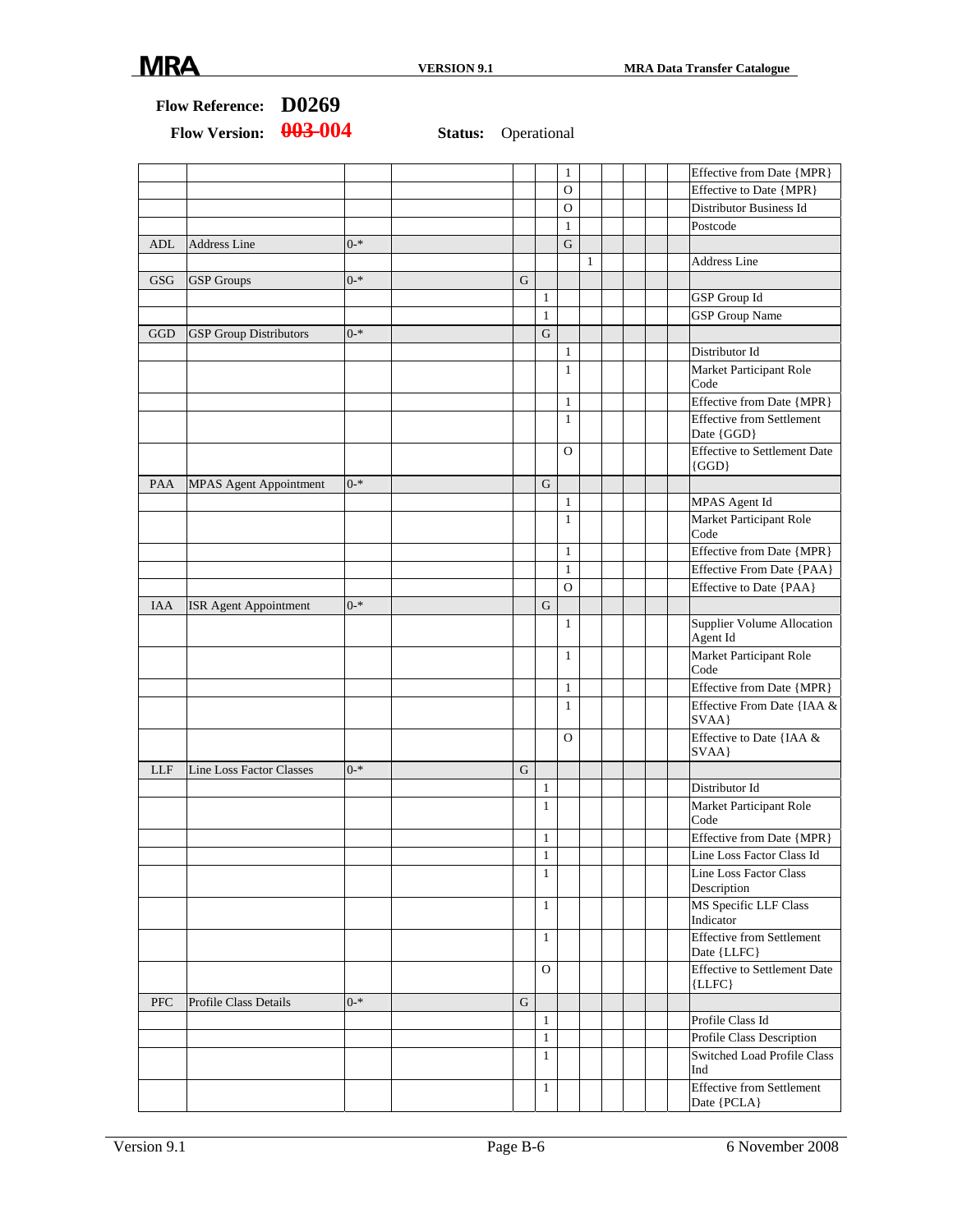|            |                                                            |              |                                         |   | O            |              |                |              |                |              | <b>Effective to Settlement Date</b><br>${PCLA}$   |
|------------|------------------------------------------------------------|--------------|-----------------------------------------|---|--------------|--------------|----------------|--------------|----------------|--------------|---------------------------------------------------|
| <b>DPP</b> | Default Period Profile Class<br>Coefficient                | $0 - *$      |                                         |   | G            |              |                |              |                |              |                                                   |
|            |                                                            |              |                                         |   |              | $\mathbf{1}$ |                |              |                |              | Settlement Period Id                              |
|            |                                                            |              |                                         |   |              | $\mathbf{1}$ |                |              |                |              | <b>Settlement Date</b>                            |
|            |                                                            |              |                                         |   |              | $\mathbf{1}$ |                |              |                |              | Default Period Profile Class<br>Coefficient       |
| <b>PRO</b> | <b>Profile Details</b>                                     | $0 - *$      |                                         |   | G            |              |                |              |                |              |                                                   |
|            |                                                            |              |                                         |   |              | $\mathbf{1}$ |                |              |                |              | Profile Id                                        |
|            |                                                            |              |                                         |   |              | $\mathbf{1}$ |                |              |                |              | Profile Description                               |
|            |                                                            |              |                                         |   |              | 1            |                |              |                |              | Profile Settlement Periods                        |
|            |                                                            |              |                                         |   |              | $\mathbf{1}$ |                |              |                |              | <b>Effective from Settlement</b><br>Date {PROF}   |
|            |                                                            |              |                                         |   |              | O            |                |              |                |              | <b>Effective to Settlement Date</b><br>$\{PROF\}$ |
| PFL        | Profile Set                                                | $0 - *$      |                                         |   |              | ${\bf G}$    |                |              |                |              |                                                   |
|            |                                                            |              |                                         |   |              |              | $\mathbf{1}$   |              |                |              | <b>Effective from Settlement</b><br>Date {PSET}   |
|            |                                                            |              |                                         |   |              |              | $\overline{O}$ |              |                |              | <b>Effective to Settlement Date</b><br>${PSET}$   |
| <b>GSP</b> | <b>GSP Group Average EAC</b>                               | $0 - *$      |                                         |   |              |              | G              |              |                |              |                                                   |
|            |                                                            |              |                                         |   |              |              |                | $\mathbf{1}$ |                |              | GSP Group Id                                      |
|            |                                                            |              |                                         |   |              |              |                | $\mathbf{1}$ |                |              | Group Average<br>Consumption                      |
| <b>RES</b> | <b>Regression Equation Set</b>                             | $0 - *$      |                                         |   |              |              | G              |              |                |              |                                                   |
|            |                                                            |              |                                         |   |              |              |                | $\mathbf{1}$ |                |              | Day Type Id                                       |
|            |                                                            |              |                                         |   |              |              |                | $\mathbf{1}$ |                |              | Season Id                                         |
| <b>PER</b> | Period Regression Equation                                 | $0 - *$      |                                         |   |              |              |                | ${\bf G}$    |                |              |                                                   |
|            |                                                            |              |                                         |   |              |              |                |              | $\mathbf{1}$   |              | Settlement Period Id                              |
| COF        | Regression Coefficient                                     | $0 - *$      |                                         |   |              |              |                |              | $\overline{G}$ |              |                                                   |
|            |                                                            |              |                                         |   |              |              |                |              |                | $\mathbf{1}$ | Regression Coefficient                            |
|            |                                                            |              |                                         |   |              |              |                |              |                | $\mathbf{1}$ | <b>Regression Coefficient Type</b>                |
| <b>TPD</b> | Time Pattern Regime Details                                | $0 - *$      |                                         | G |              |              |                |              |                |              |                                                   |
|            |                                                            |              |                                         |   | $\mathbf{1}$ |              |                |              |                |              | <b>GMT</b> Indicator                              |
|            |                                                            |              |                                         |   | $\mathbf{1}$ |              |                |              |                |              | Time Pattern Regime Id                            |
|            |                                                            |              |                                         |   | $\mathbf{1}$ |              |                |              |                |              | Tele-Switch/Clock Indicator                       |
| <b>TTP</b> | Tele-switch Time Pattern<br><b>Regime Details</b>          | $\mathbf{1}$ | If Tele-Switch/Clock<br>Indicator = $S$ |   | G            |              |                |              |                |              |                                                   |
|            |                                                            |              |                                         |   |              | 1            |                |              |                |              | Tele-Switch Group Id                              |
|            |                                                            |              |                                         |   |              | $\mathbf{1}$ |                |              |                |              | Tele-Switch Switch Id                             |
|            |                                                            |              |                                         |   |              | $\mathbf{1}$ |                |              |                |              | Tele-Switch User Id                               |
| <b>CKI</b> | Clock Interval                                             | $1 - *$      | If Tele-Switch/Clock<br>Indicator = $C$ |   | G            |              |                |              |                |              |                                                   |
|            |                                                            |              |                                         |   |              | $\mathbf{1}$ |                |              |                |              | Day of the Week Id                                |
|            |                                                            |              |                                         |   |              | $\mathbf{1}$ |                |              |                |              | End Day                                           |
|            |                                                            |              |                                         |   |              | $\mathbf{1}$ |                |              |                |              | End Month                                         |
|            |                                                            |              |                                         |   |              | $\mathbf{1}$ |                |              |                |              | End Time                                          |
|            |                                                            |              |                                         |   |              | $\mathbf{1}$ |                |              |                |              | <b>Start Day</b>                                  |
|            |                                                            |              |                                         |   |              | 1            |                |              |                |              | <b>Start Month</b>                                |
|            |                                                            |              |                                         |   |              | 1            |                |              |                |              | <b>Start Time</b>                                 |
| <b>SCE</b> | <b>Standard Settlement</b><br><b>Configuration Details</b> | $0 - *$      |                                         | G |              |              |                |              |                |              |                                                   |
|            |                                                            |              |                                         |   | 1            |              |                |              |                |              | <b>Standard Settlement</b><br>Configuration Id    |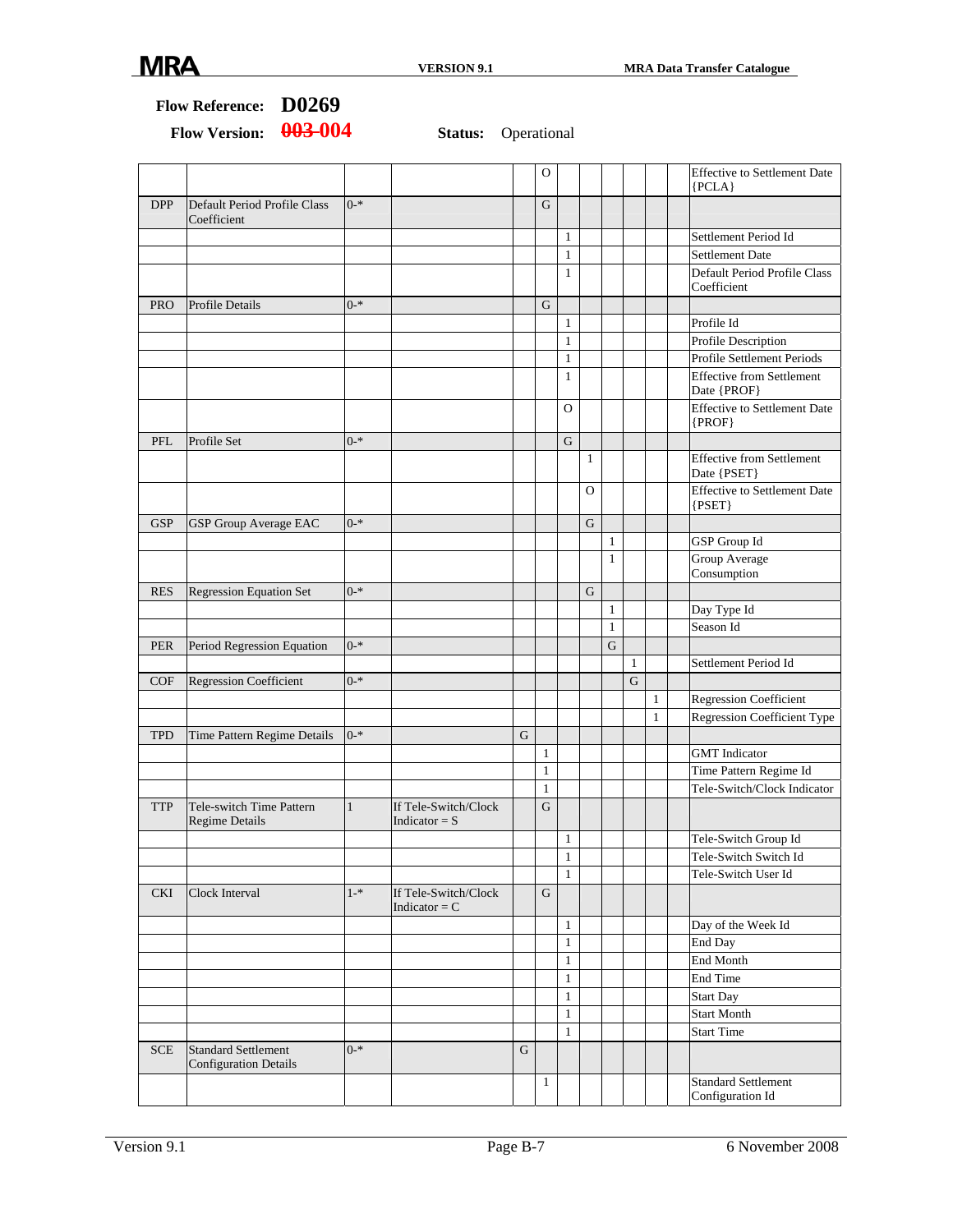|            | Flow Reference: D0269                                    |         |                            |                              |                              |                |              |                                                         |
|------------|----------------------------------------------------------|---------|----------------------------|------------------------------|------------------------------|----------------|--------------|---------------------------------------------------------|
|            | 003-004<br><b>Flow Version:</b>                          |         | <b>Status:</b> Operational |                              |                              |                |              |                                                         |
|            |                                                          |         |                            | 1                            |                              |                |              | <b>Standard Settlement</b><br><b>Configuration Desc</b> |
|            |                                                          |         |                            | $\mathbf{1}$                 |                              |                |              | <b>Effective from Settlement</b><br>Date {SSC}          |
|            |                                                          |         |                            | O                            |                              |                |              | <b>Effective to Settlement Date</b><br>${SSC}$          |
|            |                                                          |         |                            | $\mathbf{1}$                 |                              |                |              | <b>Standard Settlement</b><br>Configuration Type        |
| <b>TPR</b> | <b>Measurement Requirement</b>                           | $0 - *$ |                            | G                            | $\mathbf{1}$                 |                |              | Time Pattern Regime Id                                  |
| <b>VSD</b> | <b>VSCPC</b> Details                                     | $0 - *$ |                            | G                            |                              |                |              |                                                         |
|            |                                                          |         |                            |                              | $\mathbf{1}$                 |                |              | Profile Class Id                                        |
|            |                                                          |         |                            |                              | 1                            |                |              | <b>Effective from Settlement</b><br>Date {VSCPC}        |
|            |                                                          |         |                            |                              | $\Omega$                     |                |              | <b>Effective to Settlement Date</b><br>{VSCPC}          |
| GAE        | <b>GSP</b> Group Profile Class<br>Average EACs           | $0 - *$ |                            |                              | G                            |                |              |                                                         |
|            |                                                          |         |                            |                              |                              | $\mathbf{1}$   |              | GSP Group Id                                            |
|            |                                                          |         |                            |                              |                              | $\mathbf{1}$   |              | Researched Average EAC                                  |
|            |                                                          |         |                            |                              |                              | $\mathbf{1}$   |              | <b>Effective from Settlement</b><br>Date {GGPCAE}       |
| <b>SLM</b> | Switched Load Measurement<br><b>Requirement Details</b>  | $0 - *$ |                            |                              | G                            |                |              |                                                         |
|            |                                                          |         |                            |                              |                              | $\mathbf{1}$   |              | Switched Load Indicator                                 |
|            |                                                          |         |                            |                              |                              | $\mathbf{1}$   |              | Time Pattern Regime Id                                  |
| <b>ASD</b> | <b>AFYCS</b> Details                                     | $0 - *$ |                            |                              | G                            |                |              |                                                         |
|            |                                                          |         |                            |                              |                              | $\mathbf{1}$   |              | GSP Group Id                                            |
|            |                                                          |         |                            |                              |                              | $\mathbf{1}$   |              | <b>Effective from Settlement</b><br>Date {AFOYCS}       |
|            |                                                          |         |                            |                              |                              | $\overline{O}$ |              | <b>Effective to Settlement Date</b><br>{AFOYCS}         |
| <b>AFD</b> | Average Fraction of Yearly<br><b>Consumption Details</b> | $0 - *$ |                            |                              |                              | G              |              |                                                         |
|            |                                                          |         |                            |                              |                              |                | 1            | Average Fraction of Yearly<br>Consumption               |
|            |                                                          |         |                            |                              |                              |                | $\mathbf{1}$ | Time Pattern Regime Id                                  |
| MEQ        | <b>Measurements Quantities</b>                           | $0 - *$ | G                          |                              |                              |                |              |                                                         |
|            |                                                          |         |                            | $\mathbf{1}$                 |                              |                |              | Measurement Quantity Id                                 |
|            |                                                          |         |                            | $\mathbf{1}$<br>$\mathbf{1}$ |                              |                |              | Direction of Energy Flow<br><b>Measurement Quantity</b> |
|            |                                                          |         |                            |                              |                              |                |              | Description                                             |
| CCC        | <b>Consumption Component</b><br>Classes                  | $0 - *$ |                            | ${\bf G}$                    |                              |                |              |                                                         |
|            |                                                          |         |                            |                              | $\mathbf{1}$                 |                |              | <b>Consumption Component</b><br>Class Id                |
|            |                                                          |         |                            |                              | $\mathbf{1}$                 |                |              | Data Aggregation Type                                   |
|            |                                                          |         |                            |                              | $\mathbf{1}$                 |                |              | Metered/Unmetered<br>Indicator                          |
|            |                                                          |         |                            |                              | $\mathbf{O}$                 |                |              | Actual/Estimated Indicator                              |
|            |                                                          |         |                            |                              | $\mathbf{O}$<br>$\mathbf{1}$ |                |              | <b>AA/EAC</b> Indicator<br><b>Consumption Component</b> |
|            |                                                          |         |                            |                              |                              |                |              | Indicator                                               |
| <b>GCF</b> | <b>GSP</b> Group Correction<br><b>Scaling Factor</b>     | $0 - *$ |                            |                              | ${\bf G}$                    |                |              |                                                         |
|            |                                                          |         |                            |                              |                              | $\mathbf{1}$   |              | <b>Effective from Settlement</b><br>Date {GGCSF}        |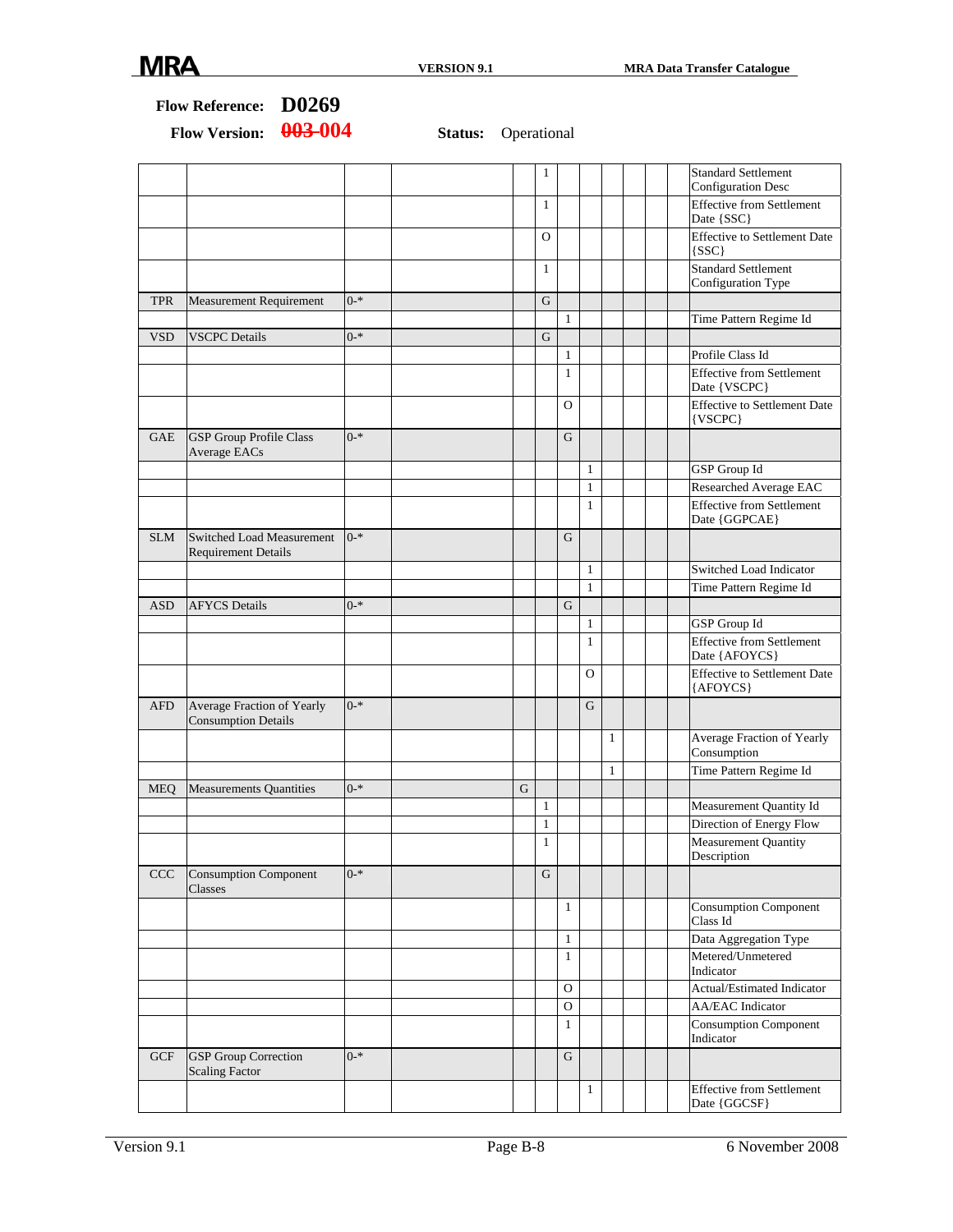|            | 003-004<br><b>Flow Version:</b>            |         | <b>Status:</b> Operational       |             |              |              |              |  |                                                      |
|------------|--------------------------------------------|---------|----------------------------------|-------------|--------------|--------------|--------------|--|------------------------------------------------------|
|            |                                            |         |                                  |             |              |              | 1            |  | <b>GSP</b> Group Correction<br><b>Scaling Factor</b> |
|            |                                            |         |                                  |             |              |              | O            |  | <b>Effective to Settlement Date</b><br>${GGCSF}$     |
| <b>MMT</b> | <b>MTC</b> Meter Type                      | $0 - *$ |                                  | G           |              |              |              |  |                                                      |
|            |                                            |         |                                  |             | $\mathbf{1}$ |              |              |  | MTC Meter Type Id                                    |
|            |                                            |         |                                  |             | $\mathbf{1}$ |              |              |  | MTC Meter Type<br>Description                        |
|            |                                            |         |                                  |             | $\mathbf{1}$ |              |              |  | <b>Effective From Settlement</b><br>Date {MMT}       |
|            |                                            |         |                                  |             | $\Omega$     |              |              |  | <b>Effective To Settlement Date</b><br>${MMT}$       |
| <b>MPT</b> | MTC Payment Type                           | $0 - *$ |                                  | G           |              |              |              |  |                                                      |
|            |                                            |         |                                  |             | $\mathbf{1}$ |              |              |  | MTC Payment Type Id                                  |
|            |                                            |         |                                  |             | $\mathbf{1}$ |              |              |  | MTC Payment Type<br>Description                      |
|            |                                            |         |                                  |             | $\mathbf{1}$ |              |              |  | <b>Effective From Settlement</b><br>Date {MPT}       |
|            |                                            |         |                                  |             | O            |              |              |  | <b>Effective To Settlement Date</b><br>${MPT}$       |
| <b>MTC</b> | Meter Timeswitch Code                      | $0 - *$ |                                  | $\mathbf G$ |              |              |              |  |                                                      |
|            |                                            |         |                                  |             | $\mathbf{1}$ |              |              |  | Meter Timeswitch Code                                |
|            |                                            |         |                                  |             | $\mathbf{1}$ |              |              |  | <b>Effective From Settlement</b><br>Date {MTC}       |
|            |                                            |         |                                  |             | $\mathbf{1}$ |              |              |  | MTC Common Code<br>Indicator                         |
|            |                                            |         |                                  |             | $\mathbf{1}$ |              |              |  | <b>MTC Related Metering</b><br>System Indicator      |
|            |                                            |         |                                  |             | O            |              |              |  | <b>Effective To Settlement Date</b><br>${MTC}$       |
|            |                                            |         |                                  |             | 0            |              |              |  | MTC Meter Type Id                                    |
|            |                                            |         |                                  |             | O            |              |              |  | MTC Payment Type Id                                  |
|            |                                            |         |                                  |             | $\Omega$     |              |              |  | Meter Timeswitch Code<br>Description                 |
|            |                                            |         |                                  |             | $\mathbf{O}$ |              |              |  | <b>MTC</b> Communication<br>Indicator                |
|            |                                            |         |                                  |             | O            |              |              |  | MTC Type Indicator                                   |
|            |                                            |         |                                  |             | O            |              |              |  | <b>MTC TPR Count</b>                                 |
| <b>MPA</b> | MTC in Distribution Services   0-*<br>Area |         |                                  |             | G            |              |              |  |                                                      |
|            |                                            |         |                                  |             |              | 1            |              |  | Distributor Id                                       |
|            |                                            |         |                                  |             |              | 1            |              |  | <b>Effective From Settlement</b><br>Date {MTCPA}     |
|            |                                            |         |                                  |             |              | $\Omega$     |              |  | <b>Effective To Settlement Date</b><br>${MTCPA}$     |
|            |                                            |         |                                  |             |              | $\Omega$     |              |  | MTC Meter Type Id                                    |
|            |                                            |         |                                  |             |              | $\Omega$     |              |  | MTC Payment Type Id                                  |
|            |                                            |         |                                  |             |              | $\Omega$     |              |  | Meter Timeswitch Code<br>Description                 |
|            |                                            |         |                                  |             |              | $\mathbf{O}$ |              |  | MTC Communication<br>Indicator                       |
|            |                                            |         |                                  |             |              | $\mathbf{O}$ |              |  | MTC Type Indicator                                   |
|            |                                            |         |                                  |             |              | $\mathbf O$  |              |  | MTC TPR Count                                        |
| <b>VML</b> | Valid MTC LLFC<br>Combination              | $0 - *$ | If MTC Type Indicator<br>$=$ 'H' |             |              | $\mathbf G$  |              |  |                                                      |
|            |                                            |         |                                  |             |              |              | $\mathbf{1}$ |  | Line Loss Factor Class Id                            |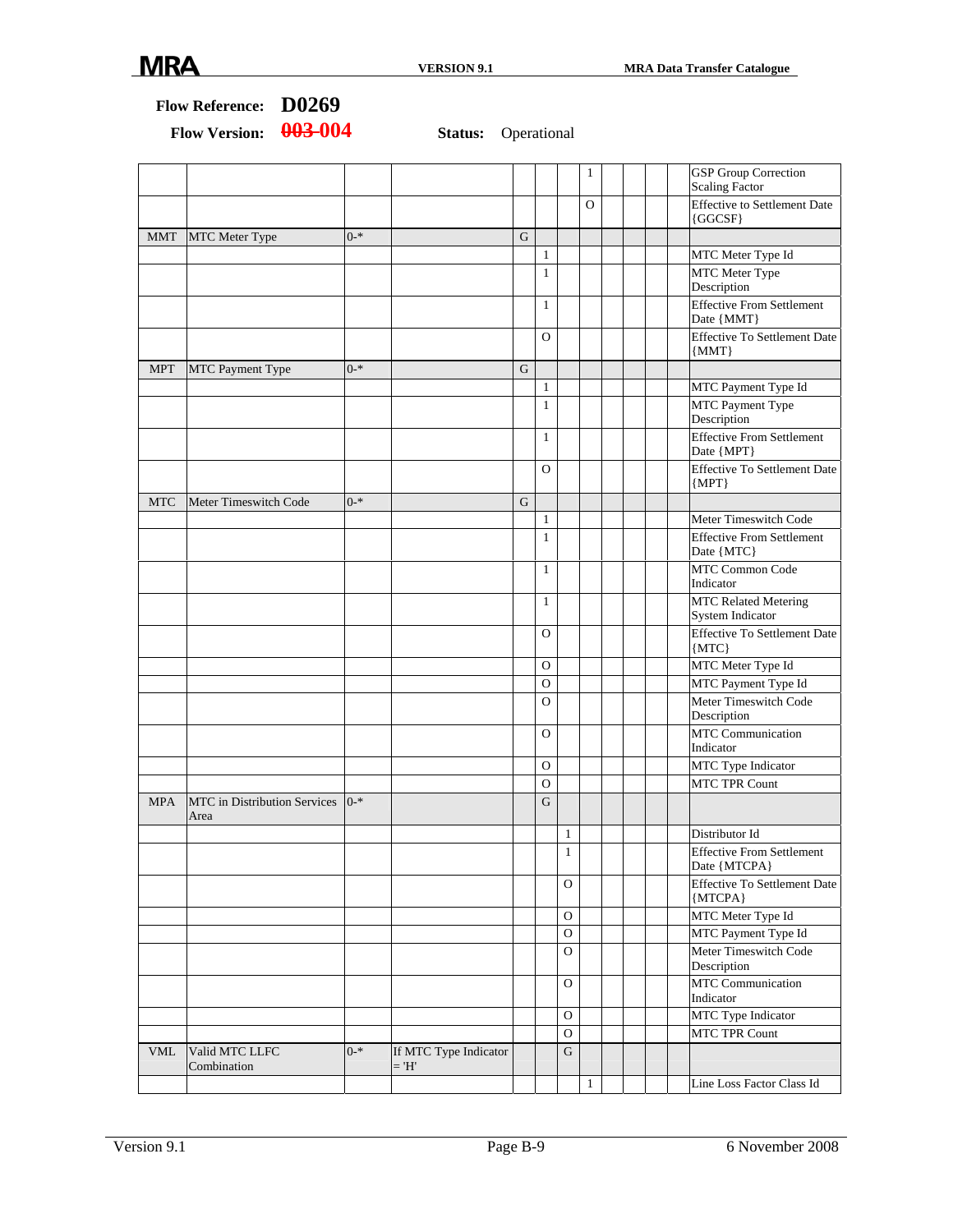|            |                                      |         |                                  |   | 1              |              | <b>Effective From Settlement</b><br>Date {VMTCLC}   |
|------------|--------------------------------------|---------|----------------------------------|---|----------------|--------------|-----------------------------------------------------|
|            |                                      |         |                                  |   | $\Omega$       |              | <b>Effective To Settlement Date</b><br>{VMTCLC}     |
| <b>VMS</b> | Valid MTC SSC Combination 0-*        |         | If MTC Type Indicator<br>$= 'N'$ | G |                |              |                                                     |
|            |                                      |         |                                  |   | $\mathbf{1}$   |              | <b>Standard Settlement</b><br>Configuration Id      |
|            |                                      |         |                                  |   | $\mathbf{1}$   |              | <b>Effective From Settlement</b><br>Date {VMTCSC}   |
|            |                                      |         |                                  |   | $\Omega$       |              | <b>Effective To Settlement Date</b><br>{VMTCSC}     |
| VLS        | Valid MTC LLFC SSC<br>Combination    | $0 - *$ |                                  |   | $\overline{G}$ |              |                                                     |
|            |                                      |         |                                  |   |                | $\mathbf{1}$ | Line Loss Factor Class Id                           |
|            |                                      |         |                                  |   |                | 1            | <b>Effective From Settlement</b><br>Date {VMTCLSC}  |
|            |                                      |         |                                  |   |                | $\Omega$     | <b>Effective To Settlement Date</b><br>{VMTCLSC}    |
| <b>VLP</b> | Valid MTC LLFC SSC PC<br>Combination | $0 - *$ |                                  |   |                | G            |                                                     |
|            |                                      |         |                                  |   |                | 1            | Profile Class Id                                    |
|            |                                      |         |                                  |   |                | 1            | <b>Effective From Settlement</b><br>Date {VMTCLSPC} |
|            |                                      |         |                                  |   |                | $\bf{0}$     | <b>Effective To Settlement Date</b><br>{VMTCLSPC}   |
|            |                                      |         |                                  |   |                | 1            | <b>Preserved Tariff Indicator</b>                   |
|            |                                      |         |                                  |   |                |              |                                                     |

| v<br>$\lambda$<br>гэ.<br>÷ |  |
|----------------------------|--|
|                            |  |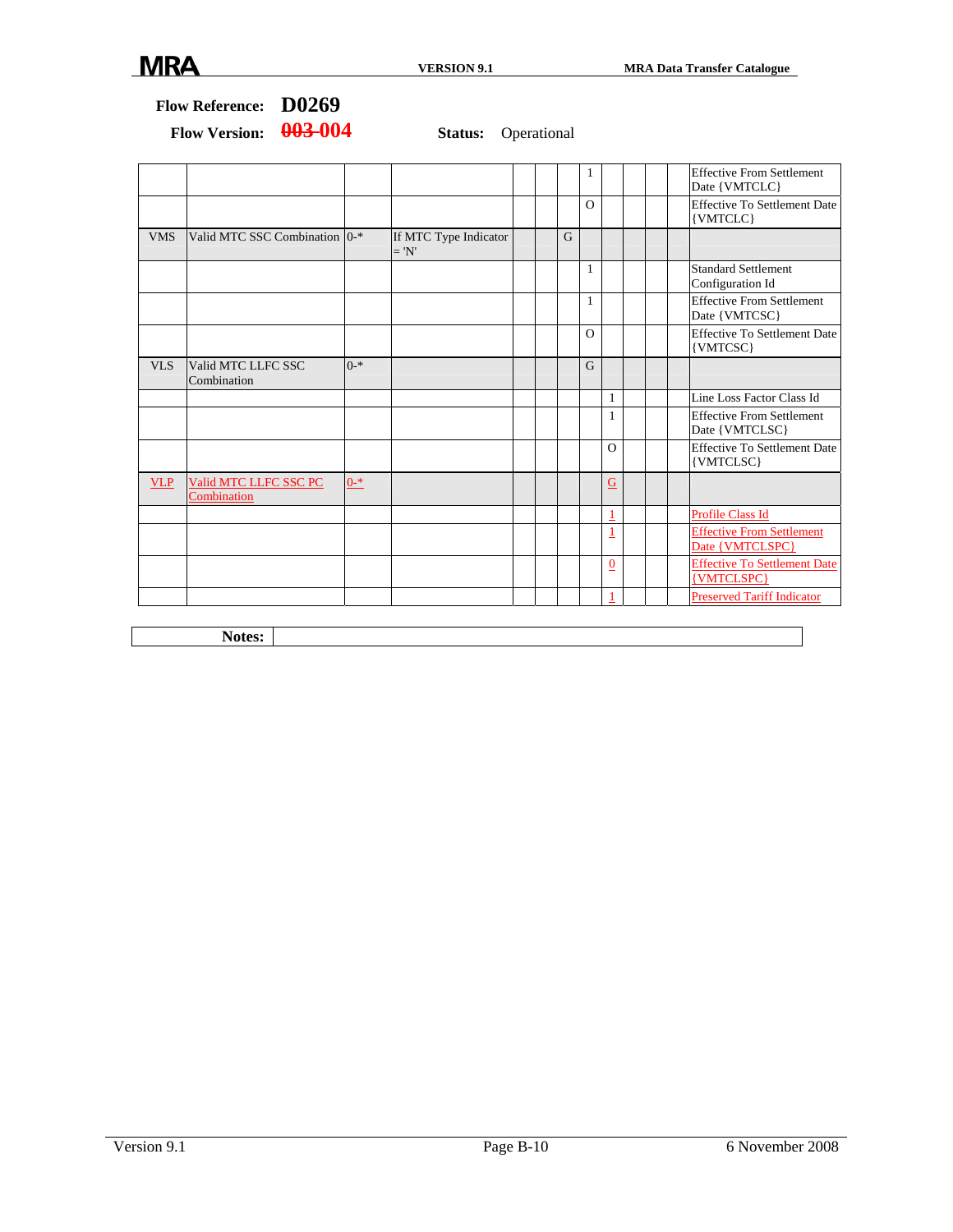**Flow Version: 003 004 Status:** Operational

| Catalogue release<br>change takes effect | CP<br>No.   | Brief description of the change and its reason                                                                                                                                                                                |
|------------------------------------------|-------------|-------------------------------------------------------------------------------------------------------------------------------------------------------------------------------------------------------------------------------|
| Version 4                                | 2594        | New Data Flow created.                                                                                                                                                                                                        |
| Version 4.1                              | 2866        | Data Item 'Settlement Sequence Number' in group STD made optional.                                                                                                                                                            |
| Version 4.1                              | 2870        | Condition of group TTP changed from 'If Teleswitch Time Pattern Regime' and group CKI<br>changed from 'If Timeswitch Time Pattern Regime'.                                                                                    |
| Version 4.4                              | 2975        | Flow occurrences from MDDA to IARA, Distributor, Grid Control, HHDA, HHDC, MOP,<br>NHHDA, NHHDC, PRS Agent, GRS Operator, Supplier, Generator (Scotland), SDP Operator,<br>GA Agent and Scottish Company added.               |
| Version 5                                | 3016        | Flow version 002 added to the catalogue with new Groups MMT, MPT, MTC, MPA, VML,<br>VMS, VLS and Notes.                                                                                                                       |
| Version 6                                | 3074        | Flow ownership changed from 'Pool' to 'BSC'                                                                                                                                                                                   |
| Version 6                                | 3076        | Group Description for Group PST changed to BSC Settlement Timetable details                                                                                                                                                   |
| Version 6                                | 3077        | Flow occurrences from SVAA to Distributor, Grid Operator, HHDA, HHDC, SVAA, MOP,<br>NHHDA, NHHDC, PRS Agent and Supplier added                                                                                                |
| Version 6.2                              | 3067        | Notes removed.                                                                                                                                                                                                                |
| Version 7                                | 3111        | 'PES' replaced by 'Distribution Services' in Group Description for Group MPA (Version 2 only).<br>PRS Agent' replaced by 'MPAS Agent' in Group Description for Group PAA and within the<br>receiving Market Participant Role. |
| Version 7.5                              | 3167        | Flow Version 003 created with Data Item J1683 added to SCI Group. Flow Version 001 deleted.                                                                                                                                   |
| Version 7.5                              | 3214        | SCI Group within Flow Version 003 renamed SCE.                                                                                                                                                                                |
| Version 8.4                              | 3271        | Instances of MDDA to GA Agent, Generator (Scotland), Grid Control, IARA, Scottish Company<br>and SDP Operator removed                                                                                                         |
| Version 8.5                              | 3274        | Instance of ISRA to Distributor, Grid Operator, HHDA, HHDC, ISRA, MOP, MPAS Agent,<br>NHHDA, NHHDC, Supplier removed                                                                                                          |
| Version 9.x                              | <b>XXXX</b> | VLP Group added to new Flow Version 004; Version 003 decommissioned                                                                                                                                                           |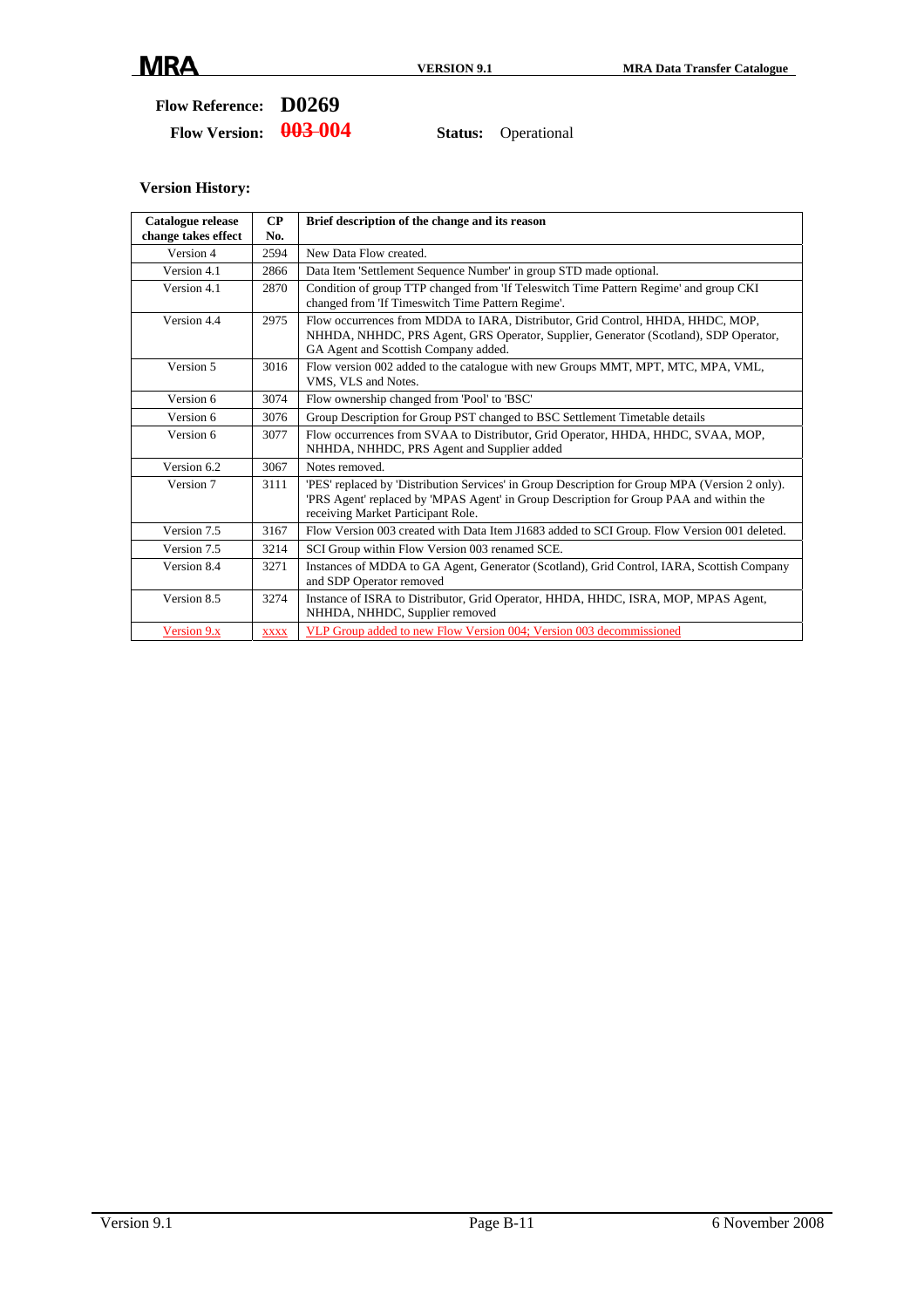| <b>Flow Reference:</b>   | D0270      |                                                                                                                                                                                                                                                                                                                                                                                                                                                                                                                                                                              |                |
|--------------------------|------------|------------------------------------------------------------------------------------------------------------------------------------------------------------------------------------------------------------------------------------------------------------------------------------------------------------------------------------------------------------------------------------------------------------------------------------------------------------------------------------------------------------------------------------------------------------------------------|----------------|
| <b>Flow Version:</b>     | 003 004    | Operational<br>Status:                                                                                                                                                                                                                                                                                                                                                                                                                                                                                                                                                       |                |
| <b>Flow Name:</b>        |            | <b>Market Domain Data Incremental Set</b>                                                                                                                                                                                                                                                                                                                                                                                                                                                                                                                                    |                |
| <b>Flow Description:</b> |            | The set of data which defines differences to the published market domain data<br>since the last publication. Market domain data contains the set of data which<br>defines the environment of the 1998 Trading Arrangements. This comprises the<br>parties which trade, and the networks, configurations and parameters on which<br>trading is based. Note this flow contains the minimum amount of data required to<br>describe the differences between the current complete publication of the market<br>domain data and the previous publication of the market domain data |                |
| <b>Flow Ownership:</b>   | <b>BSC</b> |                                                                                                                                                                                                                                                                                                                                                                                                                                                                                                                                                                              |                |
| From                     |            | T <sub>0</sub>                                                                                                                                                                                                                                                                                                                                                                                                                                                                                                                                                               | <b>Version</b> |
| <b>MDDA</b>              |            | Distributor                                                                                                                                                                                                                                                                                                                                                                                                                                                                                                                                                                  | 4.4            |
| <b>MDDA</b>              |            | <b>GRS</b> Operator                                                                                                                                                                                                                                                                                                                                                                                                                                                                                                                                                          | 4.4            |
| <b>MDDA</b>              |            | <b>HHDA</b>                                                                                                                                                                                                                                                                                                                                                                                                                                                                                                                                                                  | 4.4            |
| <b>MDDA</b>              |            | <b>HHDC</b>                                                                                                                                                                                                                                                                                                                                                                                                                                                                                                                                                                  | 4.4            |
| <b>MDDA</b>              |            | <b>MOP</b>                                                                                                                                                                                                                                                                                                                                                                                                                                                                                                                                                                   | 4.4            |
| <b>MDDA</b>              |            | <b>MPAS</b> Agent                                                                                                                                                                                                                                                                                                                                                                                                                                                                                                                                                            | 4.4            |
| <b>MDDA</b>              |            | <b>NHHDA</b>                                                                                                                                                                                                                                                                                                                                                                                                                                                                                                                                                                 | 4.4            |
| <b>MDDA</b>              |            | <b>NHHDC</b>                                                                                                                                                                                                                                                                                                                                                                                                                                                                                                                                                                 | 4.4            |
| <b>MDDA</b>              |            | Supplier                                                                                                                                                                                                                                                                                                                                                                                                                                                                                                                                                                     | 4.4            |
| <b>SVAA</b>              |            | Distributor                                                                                                                                                                                                                                                                                                                                                                                                                                                                                                                                                                  | 6.0            |
| <b>SVAA</b>              |            | Grid Operator                                                                                                                                                                                                                                                                                                                                                                                                                                                                                                                                                                | 6.0            |
| <b>SVAA</b>              |            | <b>HHDA</b>                                                                                                                                                                                                                                                                                                                                                                                                                                                                                                                                                                  | 6.0            |
| <b>SVAA</b>              |            | <b>HHDC</b>                                                                                                                                                                                                                                                                                                                                                                                                                                                                                                                                                                  | 6.0            |
| <b>SVAA</b>              |            | <b>MOP</b>                                                                                                                                                                                                                                                                                                                                                                                                                                                                                                                                                                   | 6.0            |
| <b>SVAA</b>              |            | <b>MPAS</b> Agent                                                                                                                                                                                                                                                                                                                                                                                                                                                                                                                                                            | 6.0            |
| <b>SVAA</b>              |            | <b>NHHDA</b>                                                                                                                                                                                                                                                                                                                                                                                                                                                                                                                                                                 | 6.0            |
| <b>SVAA</b>              |            | <b>NHHDC</b>                                                                                                                                                                                                                                                                                                                                                                                                                                                                                                                                                                 | 6.0            |
| <b>SVAA</b>              |            | Supplier                                                                                                                                                                                                                                                                                                                                                                                                                                                                                                                                                                     | 6.0            |
| <b>SVAA</b>              |            | <b>SVAA</b>                                                                                                                                                                                                                                                                                                                                                                                                                                                                                                                                                                  | 6.0            |

#### **Data Items:**

| <b>Reference</b> | <b>Item Name</b>                         |
|------------------|------------------------------------------|
| J0161            | <b>AA/EAC</b> Indicator                  |
| J0020            | Actual/Estimated Indicator               |
| J1299            | Address Line                             |
| J0133            | Average Fraction of Yearly Consumption   |
| J0244            | <b>BSC</b> Trading Party Id              |
| J0725            | Change Date                              |
| J0160            | <b>Consumption Component Class Id</b>    |
| J0162            | <b>Consumption Component Indicator</b>   |
| J0163            | Data Aggregation Type                    |
| J1291            | Day of the Week Description              |
| J0726            | Day of the Week Id                       |
| J1290            | Day Type Description                     |
| J0127            | Day Type Id                              |
| J1301            | Default Period Profile Class Coefficient |
| J0727            | Direction of Energy Flow                 |
| J1310            | Distributor Business Id                  |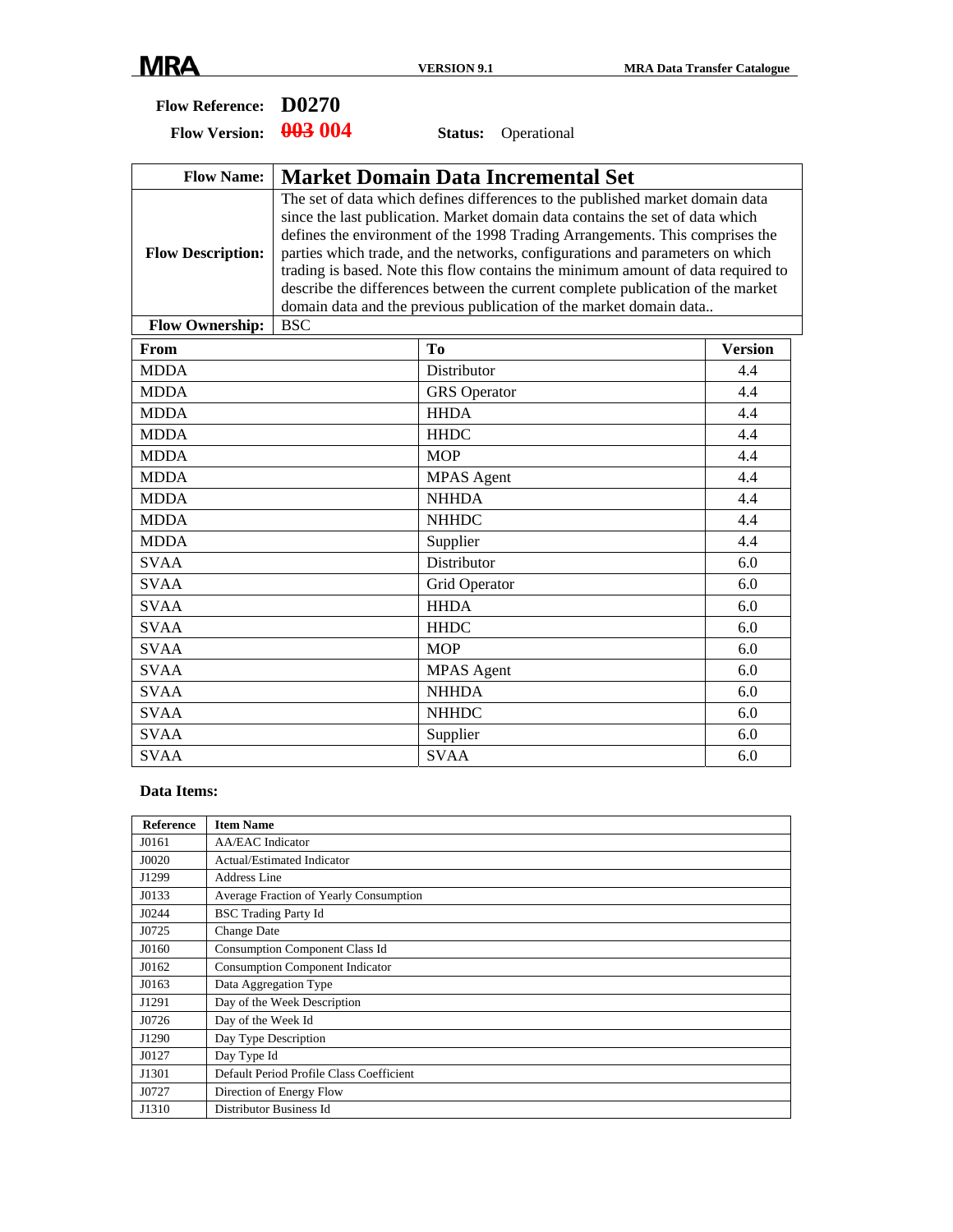## **Flow Reference: D0270**

| Reference     | <b>Item Name</b>                         |
|---------------|------------------------------------------|
| J0189         | Distributor Id                           |
| J0729         | Effective From Date {IAA & SVAA}         |
| J1297         | Effective from Date {MPR}                |
| J0730         | Effective From Date {PAA}                |
| J0731         | Effective from Settlement Date {AFOYCS}  |
| J0732         | Effective from Settlement Date {GGCSF}   |
| J0728         | Effective from Settlement Date {GGD}     |
| J0763         | Effective from Settlement Date {GGPCAE}  |
| J0733         | Effective from Settlement Date {LLFC}    |
| J0299         | Effective from Settlement Date {MCLA}    |
| J1599         | Effective From Settlement Date {MMT}     |
| J1600         | Effective From Settlement Date {MPT}     |
| J1601         | Effective From Settlement Date {MTC}     |
| J1602         | Effective From Settlement Date {MTCPA}   |
| J0774         | Effective from Settlement Date {OT}      |
| J0777         | Effective from Settlement Date {PCLA}    |
| J0125         | Effective from Settlement Date {PROF}    |
| J0734         | Effective from Settlement Date {PSET}    |
| J0764         | Effective from Settlement Date {SPAR}    |
| J0496         | Effective from Settlement Date {SSC}     |
| J0765         | Effective from Settlement Date {TPAR}    |
| J1603         | Effective From Settlement Date {VMTCLC}  |
| J1604         | Effective From Settlement Date {VMTCLSC} |
| <b>J</b> xxxx | Effective To Settlement Date {VMTCLSP}   |
| J1605         | Effective From Settlement Date {VMTCSC}  |
| J0398         | Effective from Settlement Date {VSCPC}   |
| J0736         | Effective to Date {IAA & SVAA}           |
| J1298         | Effective to Date {MPR}                  |
| J0737         | Effective to Date {PAA}                  |
| J0738         | Effective to Settlement Date {AFOYCS}    |
| J0739         | Effective to Settlement Date {GGCSF}     |
| J0735         | Effective to Settlement Date {GGD}       |
| J0740         | Effective to Settlement Date {LLFC}      |
| J0741         | Effective to Settlement Date {MCLA}      |
| J1606         | Effective To Settlement Date {MMT}       |
| J1607         | Effective To Settlement Date {MPT}       |
| J1608         | Effective To Settlement Date {MTC}       |
| J1609         | Effective To Settlement Date {MTCPA}     |
| J0778         | Effective to Settlement Date {PCLA}      |
| J0400         | Effective to Settlement Date {PROF}      |
| J0766         | Effective to Settlement Date {PSET}      |
| J0401         | Effective to Settlement Date {SSC}       |
| J1610         | Effective To Settlement Date {VMTCLC}    |
| J1611         | Effective To Settlement Date {VMTCLSC}   |
| <b>JXXXX</b>  | Effective To Settlement Date {VMTCLSP}   |
| J1612         | Effective To Settlement Date {VMTCSC}    |
| J0447         | Effective to Settlement Date {VSCPC}     |
| J0287         | End Day                                  |
| J0288         | End Month                                |
| J0143         | End Time                                 |
| J0080         | <b>Energisation Status</b>               |
| J1293         | <b>Energisation Status Description</b>   |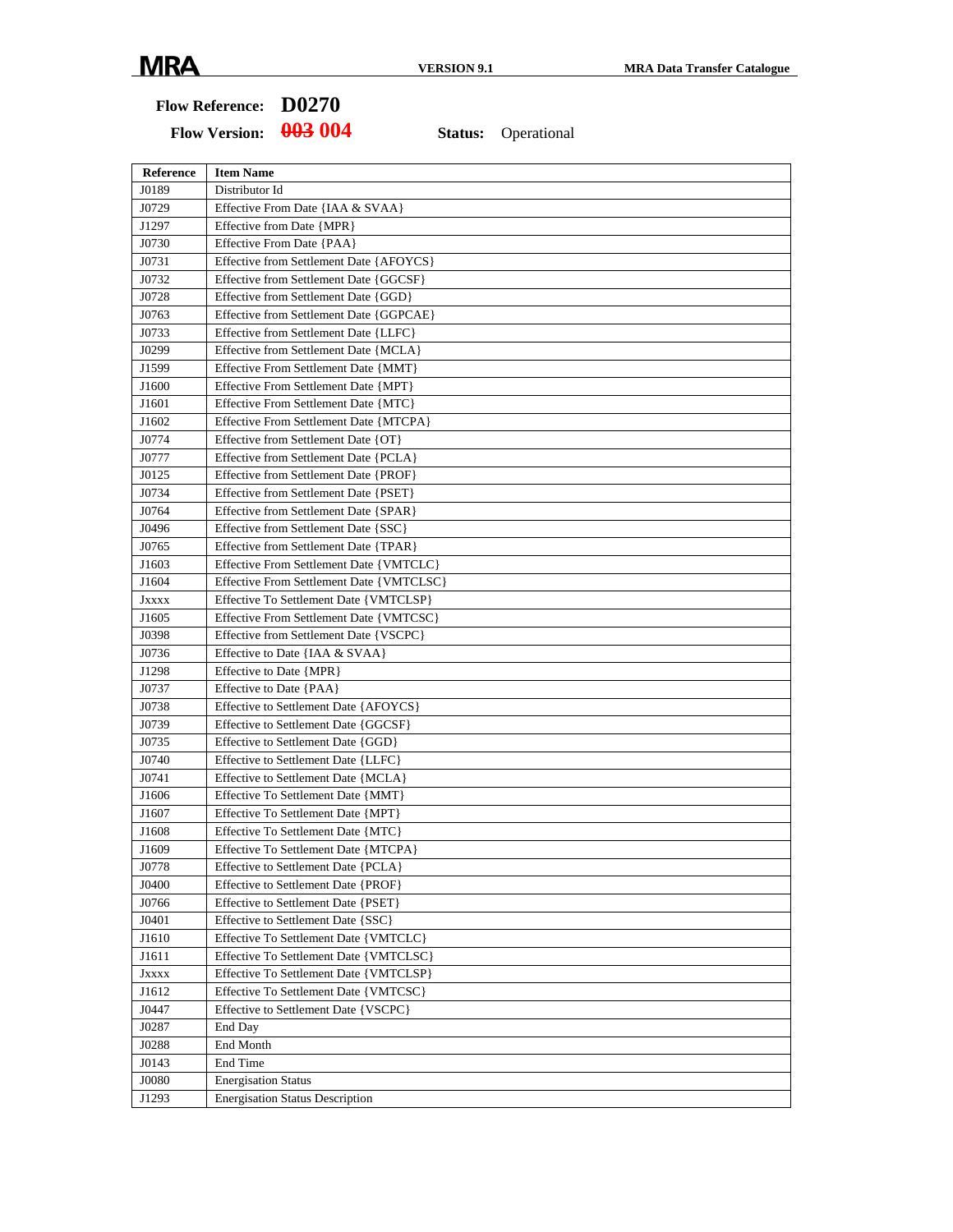## **Flow Reference: D0270**

| <b>Reference</b> | <b>Item Name</b>                           |
|------------------|--------------------------------------------|
| J0744            | <b>GMT</b> Indicator                       |
| J0745            | <b>GMT</b> Time                            |
| J1303            | Group Average Consumption                  |
| J0165            | <b>GSP Group Correction Scaling Factor</b> |
| J0066            | <b>GSP</b> Group Id                        |
| J0269            | <b>GSP</b> Group Name                      |
| J0776            | Line Loss Factor Class Description         |
| J0147            | Line Loss Factor Class Id                  |
| J0002            | Market Participant Id                      |
| J0750            | <b>Market Participant Name</b>             |
| J0001            | Market Participant Role Code               |
| J0753            | Market Role Description                    |
| J0773            | <b>MDD Publication Date</b>                |
| J1286            | <b>MDD Update Status</b>                   |
| J0754            | <b>MDD Version Number</b>                  |
| J0311            | <b>Measurement Class Description</b>       |
| J0082            | Measurement Class Id                       |
| J1306            | <b>Measurement Quantity Description</b>    |
| J0103            | Measurement Quantity Id                    |
| J0220            | Meter Timeswitch Code                      |
| J1613            | Meter Timeswitch Code Description          |
| J0164            | Metered/Unmetered Indicator                |
| J0111            | MPAS Agent Id                              |
| J0775            | MS Specific LLF Class Indicator            |
| J1614            | MTC Common Code Indicator                  |
| J1615            | <b>MTC Communication Indicator</b>         |
| J1617            | MTC Meter Type Description                 |
| J1616            | MTC Meter Type Id                          |
| J1619            | MTC Payment Type Description               |
| J1618            | MTC Payment Type Id                        |
| J1620            | MTC Related Metering System Indicator      |
| J1621            | <b>MTC TPR Count</b>                       |
| J1622            | MTC Type Indicator                         |
| J1287            | Off Tolerance                              |
| J0902            | <b>Payment Date</b>                        |
| J0756            | Post Change Local Time                     |
| J0757            | Postcode                                   |
| J0122            | Profile Class Description                  |
| J0071            | Profile Class Id                           |
| J0124            | Profile Description                        |
| J0072            | Profile Id                                 |
| J0878            | Profile Settlement Periods                 |
| J0433            | <b>Regression Coefficient</b>              |
| J1289            | <b>Regression Coefficient Description</b>  |
| J0285            | Regression Coefficient Type                |
| J0768            | Researched Average EAC                     |
| J0918            | SAA Notification Deadline Date             |
| J0916            | Season Description                         |
| J0128            | Season Id                                  |
| J0146            | Settlement Code                            |
| J0882            | <b>Settlement Code Description</b>         |
| J0073            | Settlement Date                            |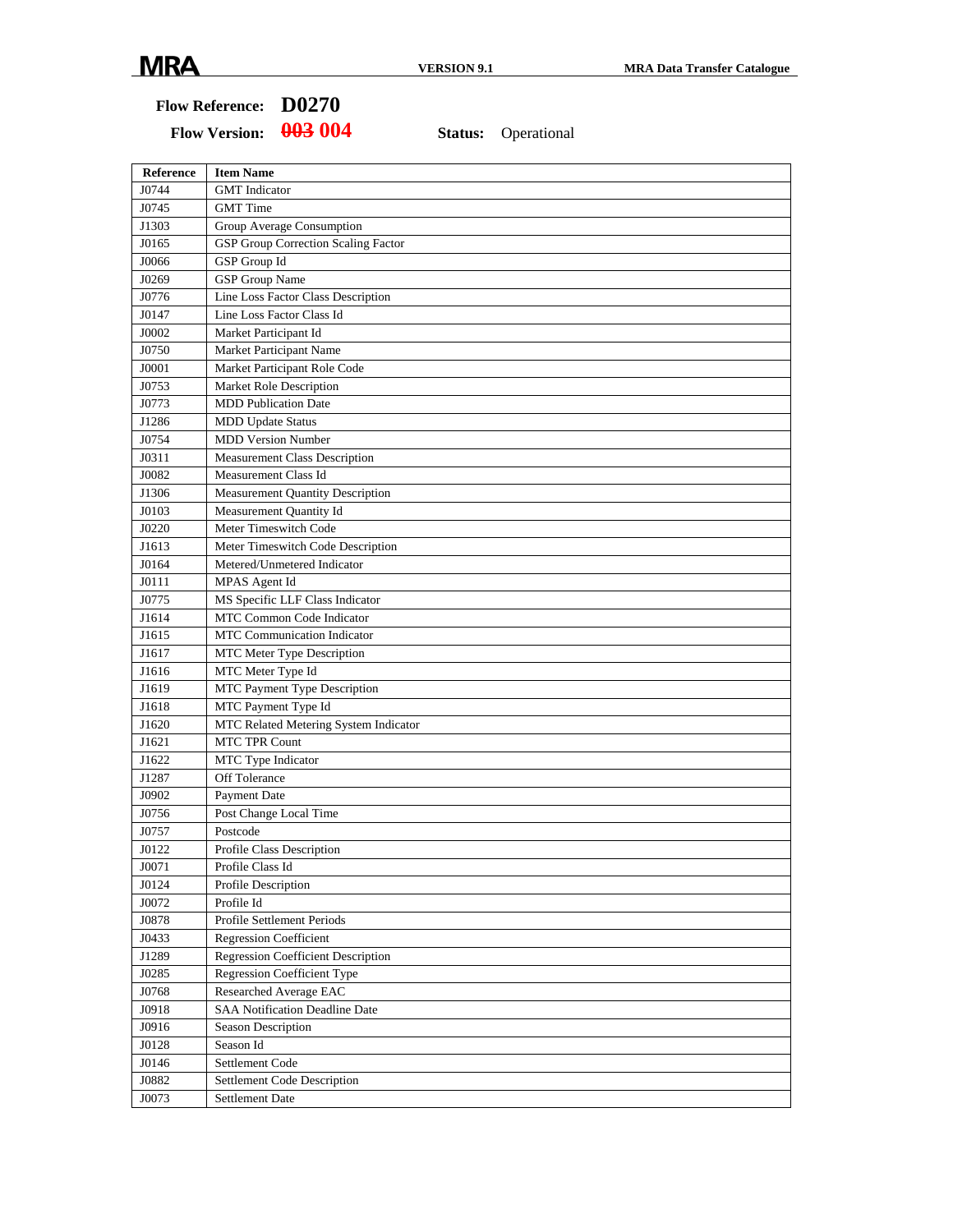## **Flow Reference: D0270**

Flow Version:  $\frac{0.03}{0.04}$  Status: Operational

| <b>Reference</b> | <b>Item Name</b>                              |
|------------------|-----------------------------------------------|
| J0074            | Settlement Period Id                          |
| J0167            | Settlement Period Label                       |
| J0914            | Settlement Sequence Number                    |
| J0758            | <b>Smoothing Parameter</b>                    |
| J0075            | <b>Standard Settlement Configuration Desc</b> |
| J0076            | Standard Settlement Configuration Id          |
| J1683            | <b>Standard Settlement Configuration Type</b> |
| J0289            | <b>Start Day</b>                              |
| J0290            | <b>Start Month</b>                            |
| J0142            | <b>Start Time</b>                             |
| J0240            | Supplier Volume Allocation Agent Id           |
| J0747            | <b>SVA Notification Deadline Date</b>         |
| J0132            | Switched Load Indicator                       |
| J0123            | Switched Load Profile Class Ind               |
| J0136            | Tele-Switch Group Id                          |
| J0137            | Tele-Switch Switch Id                         |
| J0135            | Tele-Switch User Id                           |
| J0134            | Tele-Switch/Clock Indicator                   |
| J0760            | <b>Threshold Parameter</b>                    |
| J1214            | Time Pattern Regime Id                        |
| J1294            | Year                                          |

#### **Flow Structure:**

| Group      | <b>Group Description</b>                 | Range   | <b>Condition</b> |   |              |  | L1 $ L2 L3 L4 L5 L6 L7 L8$ |  | <b>Item Name</b>                                |
|------------|------------------------------------------|---------|------------------|---|--------------|--|----------------------------|--|-------------------------------------------------|
| <b>MDD</b> | Market Domain Data Version               |         |                  | G |              |  |                            |  |                                                 |
|            |                                          |         |                  |   | 1            |  |                            |  | <b>MDD Version Number</b>                       |
|            |                                          |         |                  |   | 1            |  |                            |  | <b>MDD</b> Publication Date                     |
| <b>MDP</b> | Market Domain Data Previous 1<br>version |         |                  | G |              |  |                            |  |                                                 |
|            |                                          |         |                  |   | $\mathbf{1}$ |  |                            |  | <b>MDD Version Number</b>                       |
|            |                                          |         |                  |   | 1            |  |                            |  | <b>MDD</b> Publication Date                     |
| OFT        | <b>Off Tolerance Parameters</b>          | $0 - *$ |                  | G |              |  |                            |  |                                                 |
|            |                                          |         |                  |   | $\mathbf{1}$ |  |                            |  | <b>MDD Update Status</b>                        |
|            |                                          |         |                  |   | $\mathbf{1}$ |  |                            |  | Off Tolerance                                   |
|            |                                          |         |                  |   | 1            |  |                            |  | <b>Effective from Settlement</b><br>Date {OT}   |
| <b>THP</b> | <b>Threshold Parameters</b>              | $0 - *$ |                  | G |              |  |                            |  |                                                 |
|            |                                          |         |                  |   | 1            |  |                            |  | <b>MDD Update Status</b>                        |
|            |                                          |         |                  |   | $\mathbf{1}$ |  |                            |  | <b>Threshold Parameter</b>                      |
|            |                                          |         |                  |   | $\mathbf{1}$ |  |                            |  | <b>Effective from Settlement</b><br>Date {TPAR} |
| <b>SMP</b> | <b>Smoothing Parameters</b>              | $0 - *$ |                  | G |              |  |                            |  |                                                 |
|            |                                          |         |                  |   | 1            |  |                            |  | <b>MDD Update Status</b>                        |
|            |                                          |         |                  |   | 1            |  |                            |  | <b>Smoothing Parameter</b>                      |
|            |                                          |         |                  |   | 1            |  |                            |  | <b>Effective from Settlement</b><br>Date {SPAR} |
| <b>RCT</b> | <b>Regression Coefficient Types</b>      | $0 - *$ |                  | G |              |  |                            |  |                                                 |
|            |                                          |         |                  |   | 1            |  |                            |  | <b>MDD</b> Update Status                        |
|            |                                          |         |                  |   | 1            |  |                            |  | Regression Coefficient Type                     |
|            |                                          |         |                  |   | $\mathbf{1}$ |  |                            |  | <b>Regression Coefficient</b><br>Description    |
| <b>DYT</b> | Day Types                                | $0 - *$ |                  | G |              |  |                            |  |                                                 |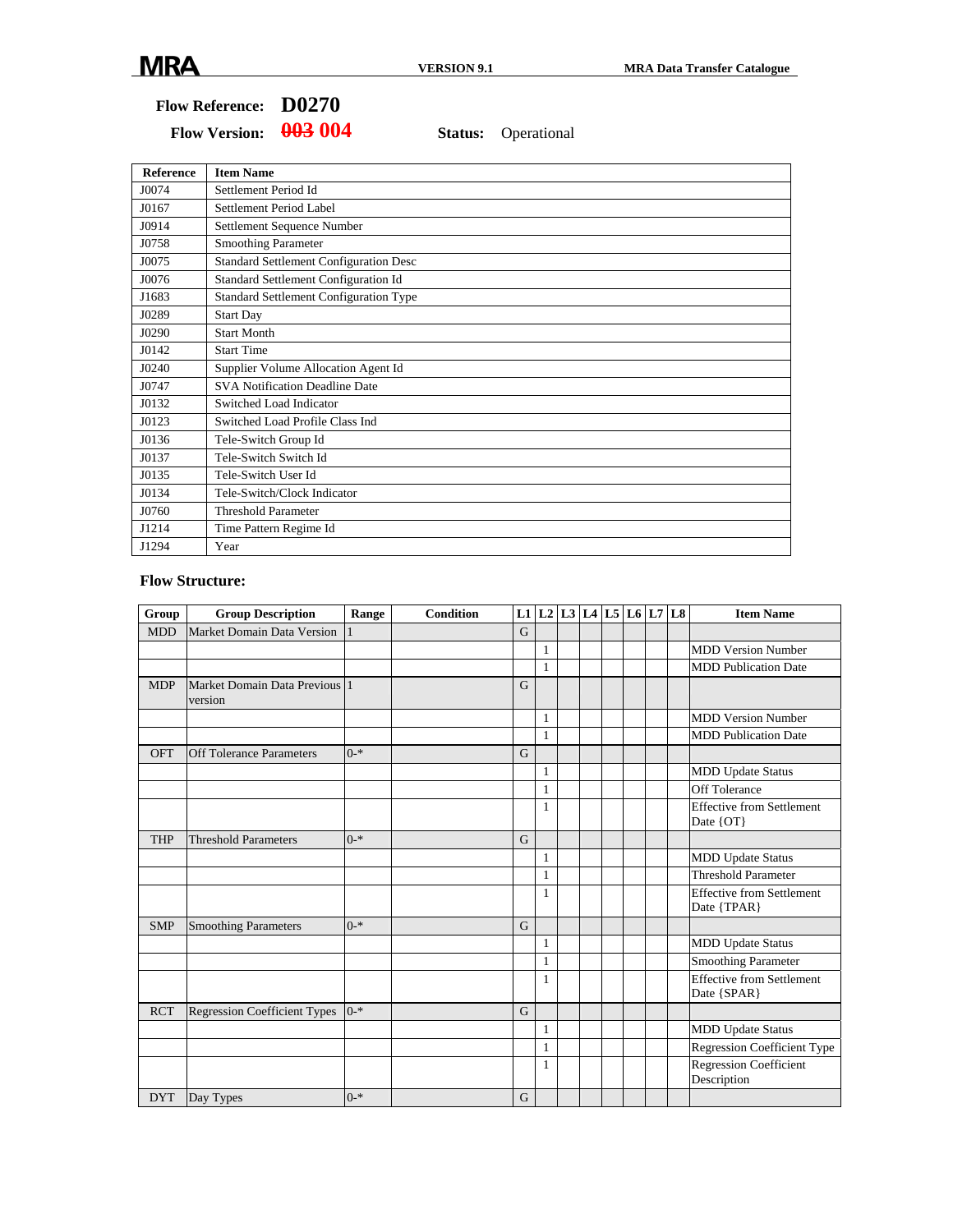#### **Flow Reference: D0270**

|            |                                  |         |             | $\mathbf{1}$ |              |  | <b>MDD Update Status</b>                        |
|------------|----------------------------------|---------|-------------|--------------|--------------|--|-------------------------------------------------|
|            |                                  |         |             | $\mathbf{1}$ |              |  | Day Type Id                                     |
|            |                                  |         |             | $\mathbf{1}$ |              |  | Day Type Description                            |
| <b>DOW</b> | Day of the Week                  | $0 - *$ | G           |              |              |  |                                                 |
|            |                                  |         |             | $\mathbf{1}$ |              |  | <b>MDD</b> Update Status                        |
|            |                                  |         |             | $\mathbf{1}$ |              |  | Day of the Week Id                              |
|            |                                  |         |             | $\mathbf{1}$ |              |  | Day of the Week Description                     |
| <b>MRO</b> | <b>Market Roles</b>              | $0 - *$ | $\mathbf G$ |              |              |  |                                                 |
|            |                                  |         |             | $\mathbf{1}$ |              |  | <b>MDD</b> Update Status                        |
|            |                                  |         |             | $\mathbf{1}$ |              |  | Market Participant Role                         |
|            |                                  |         |             |              |              |  | Code                                            |
|            |                                  |         |             | $\mathbf{1}$ |              |  | Market Role Description                         |
| <b>MCD</b> | <b>Measurement Class Details</b> | $0 - *$ | G           |              |              |  |                                                 |
|            |                                  |         |             | $\mathbf{1}$ |              |  | <b>MDD Update Status</b>                        |
|            |                                  |         |             | $\mathbf{1}$ |              |  | Measurement Class Id                            |
|            |                                  |         |             | $\mathbf{1}$ |              |  | <b>Measurement Class</b><br>Description         |
|            |                                  |         |             | $\mathbf{1}$ |              |  | <b>Effective from Settlement</b><br>Date {MCLA} |
|            |                                  |         |             | $\Omega$     |              |  | <b>Effective to Settlement Date</b><br>${MCLA}$ |
| <b>CTC</b> |                                  | $0 - *$ | $\mathbf G$ |              |              |  |                                                 |
|            | <b>Clock Time Changes</b>        |         |             |              |              |  |                                                 |
|            |                                  |         |             | $\mathbf{1}$ |              |  | <b>MDD Update Status</b>                        |
|            |                                  |         |             | $\mathbf{1}$ |              |  | Change Date                                     |
|            |                                  |         |             | $\mathbf{1}$ |              |  | <b>GMT</b> Time                                 |
|            |                                  |         |             | $\mathbf{1}$ |              |  | Post Change Local Time                          |
| EGS        | <b>Energisation Status</b>       | $0 - *$ | G           |              |              |  |                                                 |
|            |                                  |         |             | $\mathbf{1}$ |              |  | <b>MDD Update Status</b>                        |
|            |                                  |         |             | $\mathbf{1}$ |              |  | <b>Energisation Status</b>                      |
|            |                                  |         |             | $\mathbf{1}$ |              |  | <b>Energisation Status</b><br>Description       |
| <b>STD</b> | Settlement Type Details          | $0 - *$ | $\mathbf G$ |              |              |  |                                                 |
|            |                                  |         |             | $\mathbf{1}$ |              |  | <b>MDD Update Status</b>                        |
|            |                                  |         |             | $\mathbf{1}$ |              |  | Settlement Code                                 |
|            |                                  |         |             | $\mathbf{1}$ |              |  | Settlement Code Description                     |
|            |                                  |         |             | $\Omega$     |              |  | Settlement Sequence<br>Number                   |
| <b>SED</b> | <b>Season Details</b>            | $0 - *$ | G           |              |              |  |                                                 |
|            |                                  |         |             | $\mathbf{1}$ |              |  | <b>MDD Update Status</b>                        |
|            |                                  |         |             | $\mathbf{1}$ |              |  | Season Id                                       |
|            |                                  |         |             | $\mathbf{1}$ |              |  | <b>Season Description</b>                       |
| <b>YEA</b> | Year                             | $0 - *$ | $\mathbf G$ |              |              |  |                                                 |
|            |                                  |         |             | $\mathbf{1}$ |              |  | <b>MDD</b> Update Status                        |
|            |                                  |         |             | $\mathbf{1}$ |              |  | Year                                            |
| <b>YSD</b> | Yearly Season Details            | $0 - *$ |             | ${\bf G}$    |              |  |                                                 |
|            |                                  |         |             |              | 1            |  | <b>MDD Update Status</b>                        |
|            |                                  |         |             |              | $\mathbf{1}$ |  | Season Id                                       |
|            |                                  |         |             |              | 1            |  | <b>Start Month</b>                              |
|            |                                  |         |             |              | $\mathbf{1}$ |  | <b>Start Day</b>                                |
|            |                                  |         |             |              | $\mathbf{1}$ |  | End Month                                       |
|            |                                  |         |             |              | $\mathbf{1}$ |  | End Day                                         |
| <b>SDT</b> | Settlement Day                   | $0 - *$ | $\mathbf G$ |              |              |  |                                                 |
|            |                                  |         |             | $\mathbf{1}$ |              |  | <b>MDD</b> Update Status                        |
|            |                                  |         |             | $\mathbf{1}$ |              |  | Settlement Date                                 |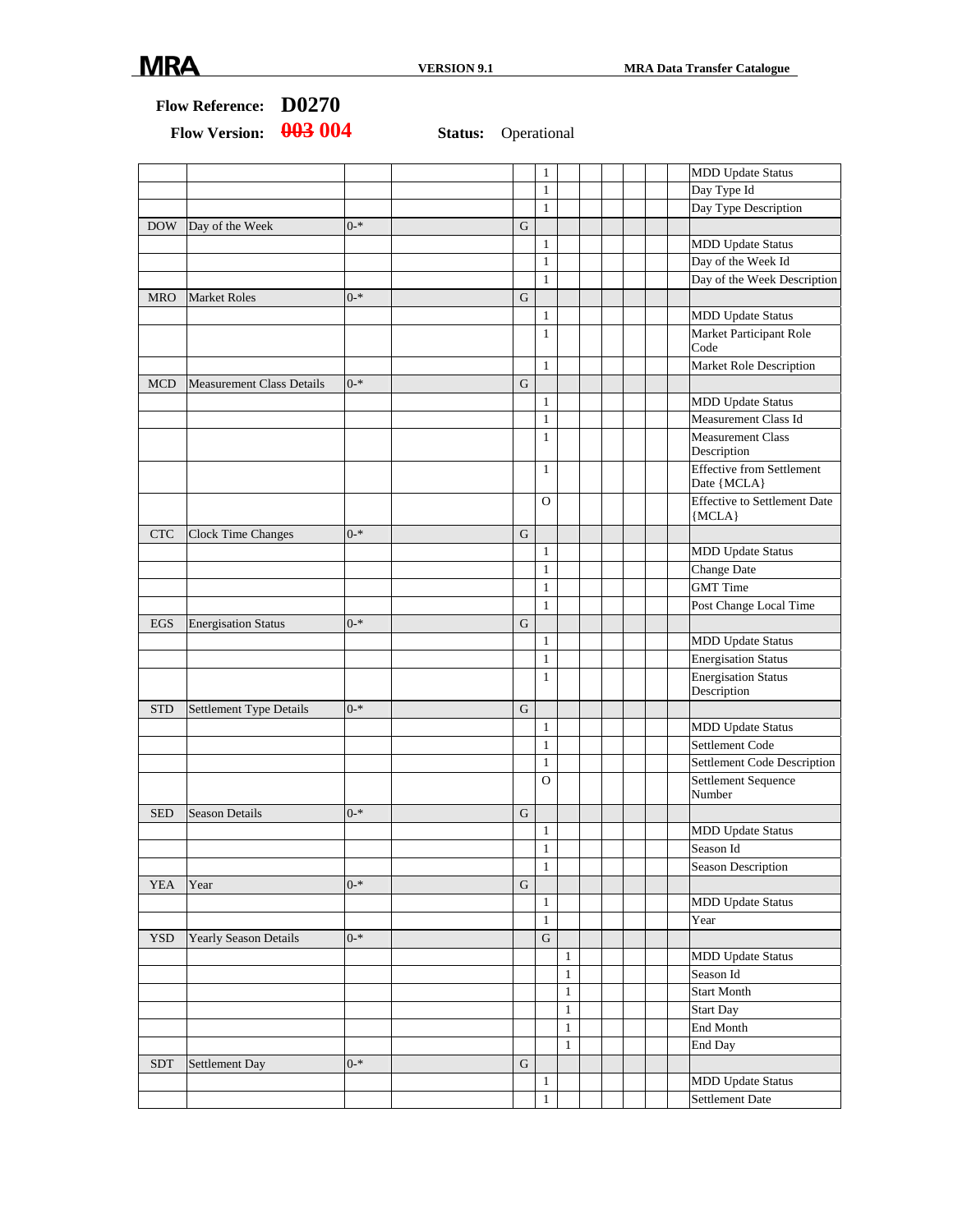|            |                                            |         |             | $\mathbf{1}$   |                   |              |  | Day Type Id                                      |
|------------|--------------------------------------------|---------|-------------|----------------|-------------------|--------------|--|--------------------------------------------------|
|            |                                            |         |             | $\mathbf{1}$   |                   |              |  | Season Id                                        |
| <b>PST</b> | <b>BSC Settlement Timetable</b><br>Details | $0 - *$ | $\mathbf G$ |                |                   |              |  |                                                  |
|            |                                            |         |             | $\mathbf{1}$   |                   |              |  | <b>MDD Update Status</b>                         |
|            |                                            |         |             | $\mathbf{1}$   |                   |              |  | Settlement Code                                  |
|            |                                            |         |             | $\mathbf{1}$   |                   |              |  | <b>Settlement Date</b>                           |
|            |                                            |         |             | $\mathbf{1}$   |                   |              |  | Payment Date                                     |
|            |                                            |         |             | $\mathbf{1}$   |                   |              |  | <b>SVA Notification Deadline</b><br>Date         |
|            |                                            |         |             | $\mathbf{1}$   |                   |              |  | <b>SAA Notification Deadline</b><br>Date         |
| <b>SET</b> | Settlement Period                          | $0 - *$ | G           |                |                   |              |  |                                                  |
|            |                                            |         |             | 1              |                   |              |  | <b>MDD</b> Update Status                         |
|            |                                            |         |             | $\mathbf{1}$   |                   |              |  | <b>Settlement Date</b>                           |
|            |                                            |         |             | $\mathbf{1}$   |                   |              |  | Settlement Period Id                             |
|            |                                            |         |             | $\mathbf{1}$   |                   |              |  | Settlement Period Label                          |
| <b>MAP</b> | Market Participants                        | $0 - *$ | G           |                |                   |              |  |                                                  |
|            |                                            |         |             | $\mathbf{1}$   |                   |              |  | <b>MDD Update Status</b>                         |
|            |                                            |         |             | $\mathbf{1}$   |                   |              |  | Market Participant Id                            |
|            |                                            |         |             | $\mathbf{1}$   |                   |              |  | Market Participant Name                          |
|            |                                            |         |             | $\overline{O}$ |                   |              |  | <b>BSC</b> Trading Party Id                      |
| <b>MPR</b> | Market Participant Roles                   | $0 - *$ |             | G              |                   |              |  |                                                  |
|            |                                            |         |             |                | $\mathbf{1}$      |              |  | <b>MDD Update Status</b>                         |
|            |                                            |         |             |                | $\mathbf{1}$      |              |  | Market Participant Role                          |
|            |                                            |         |             |                |                   |              |  | Code                                             |
|            |                                            |         |             |                | $\mathbf{1}$      |              |  | Effective from Date {MPR}                        |
|            |                                            |         |             |                | 0                 |              |  | Effective to Date {MPR}                          |
|            |                                            |         |             |                | $\mathbf{O}$      |              |  | Distributor Business Id                          |
|            |                                            |         |             |                | $\mathbf{1}$      |              |  | Postcode                                         |
| ADL        | <b>Address Line</b>                        | $0 - *$ |             |                | $\mathbf G$       |              |  |                                                  |
|            |                                            |         |             |                |                   | $\mathbf{1}$ |  | <b>Address Line</b>                              |
| <b>GSG</b> | <b>GSP</b> Groups                          | $0 - *$ | $\mathbf G$ |                |                   |              |  |                                                  |
|            |                                            |         |             | $\mathbf{1}$   |                   |              |  | <b>MDD Update Status</b>                         |
|            |                                            |         |             | $\mathbf{1}$   |                   |              |  | GSP Group Id                                     |
|            |                                            |         |             | $\mathbf{1}$   |                   |              |  | <b>GSP</b> Group Name                            |
| GGD        |                                            | $0 - *$ |             | $\mathbf G$    |                   |              |  |                                                  |
|            | <b>GSP</b> Group Distributors              |         |             |                |                   |              |  |                                                  |
|            |                                            |         |             |                | $\mathbf{1}$      |              |  | <b>MDD Update Status</b><br>Distributor Id       |
|            |                                            |         |             |                | 1<br>$\mathbf{1}$ |              |  |                                                  |
|            |                                            |         |             |                |                   |              |  | <b>Market Participant Role</b><br>Code           |
|            |                                            |         |             |                | $\mathbf{1}$      |              |  | Effective from Date {MPR}                        |
|            |                                            |         |             |                | $\mathbf{1}$      |              |  | <b>Effective from Settlement</b><br>Date {GGD}   |
|            |                                            |         |             |                | 0                 |              |  | <b>Effective to Settlement Date</b><br>$\{GGD\}$ |
| PAA        | <b>MPAS Agent Appointment</b>              | $0 - *$ |             | G              |                   |              |  |                                                  |
|            |                                            |         |             |                | $\mathbf{1}$      |              |  | <b>MDD Update Status</b>                         |
|            |                                            |         |             |                | 1                 |              |  | MPAS Agent Id                                    |
|            |                                            |         |             |                | 1                 |              |  | Market Participant Role<br>Code                  |
|            |                                            |         |             |                | $\mathbf{1}$      |              |  | Effective from Date {MPR}                        |
|            |                                            |         |             |                | $\mathbf{1}$      |              |  | <b>Effective From Date {PAA}</b>                 |
|            |                                            |         |             |                | O                 |              |  | Effective to Date {PAA}                          |
| <b>IAA</b> | ISR Agent Appointment                      | $0 - *$ |             | G              |                   |              |  |                                                  |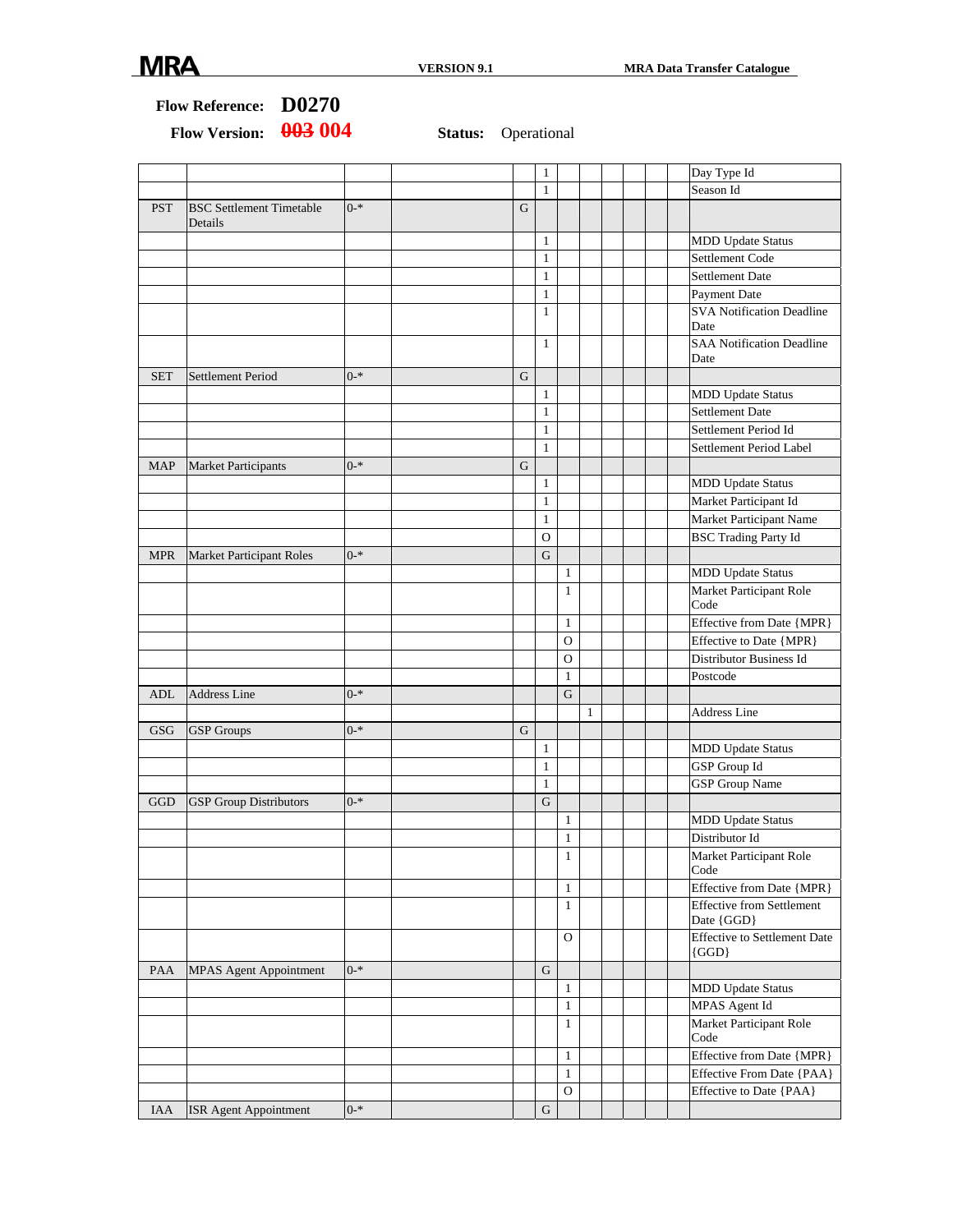|            | Flow Reference: D0270<br>003 004<br><b>Flow Version:</b> |         | <b>Status:</b> Operational |           |                              |                |                              |  |     |                                                                |
|------------|----------------------------------------------------------|---------|----------------------------|-----------|------------------------------|----------------|------------------------------|--|-----|----------------------------------------------------------------|
|            |                                                          |         |                            |           |                              |                |                              |  |     |                                                                |
|            |                                                          |         |                            |           |                              | $\mathbf{1}$   |                              |  |     | <b>MDD Update Status</b>                                       |
|            |                                                          |         |                            |           |                              | $\mathbf{1}$   |                              |  |     | Supplier Volume Allocation<br>Agent Id                         |
|            |                                                          |         |                            |           |                              | 1              |                              |  |     | Market Participant Role<br>Code                                |
|            |                                                          |         |                            |           |                              | $\mathbf{1}$   |                              |  |     | Effective from Date {MPR}                                      |
|            |                                                          |         |                            |           |                              | 1              |                              |  |     | Effective From Date {IAA &<br>SVAA}                            |
|            |                                                          |         |                            |           |                              | $\overline{O}$ |                              |  |     | Effective to Date {IAA &<br>SVAA}                              |
| <b>LLF</b> | Line Loss Factor Classes                                 | $0 - *$ |                            | ${\bf G}$ |                              |                |                              |  |     |                                                                |
|            |                                                          |         |                            |           | $\mathbf{1}$                 |                |                              |  |     | <b>MDD Update Status</b>                                       |
|            |                                                          |         |                            |           | $\mathbf{1}$                 |                |                              |  |     | Distributor Id                                                 |
|            |                                                          |         |                            |           | $\mathbf{1}$                 |                |                              |  |     | Market Participant Role<br>Code                                |
|            |                                                          |         |                            |           | $\mathbf{1}$                 |                |                              |  |     | Effective from Date {MPR}                                      |
|            |                                                          |         |                            |           | $\mathbf{1}$                 |                |                              |  |     | Line Loss Factor Class Id                                      |
|            |                                                          |         |                            |           | $\mathbf{1}$                 |                |                              |  |     | Line Loss Factor Class<br>Description                          |
|            |                                                          |         |                            |           | $\mathbf{1}$                 |                |                              |  |     | MS Specific LLF Class<br>Indicator                             |
|            |                                                          |         |                            |           | $\mathbf{1}$                 |                |                              |  |     | <b>Effective from Settlement</b><br>Date {LLFC}                |
|            |                                                          |         |                            |           | O                            |                |                              |  |     | <b>Effective to Settlement Date</b><br>${LLFC}$                |
| <b>PFC</b> | Profile Class Details                                    | $0 - *$ |                            | ${\bf G}$ |                              |                |                              |  |     |                                                                |
|            |                                                          |         |                            |           | $\mathbf{1}$                 |                |                              |  |     | <b>MDD Update Status</b>                                       |
|            |                                                          |         |                            |           | $\mathbf{1}$                 |                |                              |  |     | Profile Class Id                                               |
|            |                                                          |         |                            |           | $\mathbf{1}$<br>$\mathbf{1}$ |                |                              |  |     | Profile Class Description<br>Switched Load Profile Class       |
|            |                                                          |         |                            |           | $\mathbf{1}$                 |                |                              |  | Ind | <b>Effective from Settlement</b><br>Date {PCLA}                |
|            |                                                          |         |                            |           | O                            |                |                              |  |     | <b>Effective to Settlement Date</b><br>${PCLA}$                |
| <b>DPP</b> | Default Period Profile Class<br>Coefficient              | $0 - *$ |                            |           | G                            |                |                              |  |     |                                                                |
|            |                                                          |         |                            |           |                              | $\,1$          |                              |  |     | <b>MDD</b> Update Status                                       |
|            |                                                          |         |                            |           |                              | $\mathbf{1}$   |                              |  |     | Settlement Period Id                                           |
|            |                                                          |         |                            |           |                              | $\mathbf{1}$   |                              |  |     | Settlement Date                                                |
|            |                                                          |         |                            |           |                              | $\mathbf{1}$   |                              |  |     | Default Period Profile Class<br>Coefficient                    |
| <b>PRO</b> | Profile Details                                          | $0 - *$ |                            |           | G                            |                |                              |  |     |                                                                |
|            |                                                          |         |                            |           |                              | 1              |                              |  |     | <b>MDD Update Status</b>                                       |
|            |                                                          |         |                            |           |                              | 1              |                              |  |     | Profile Id                                                     |
|            |                                                          |         |                            |           |                              | 1              |                              |  |     | Profile Description                                            |
|            |                                                          |         |                            |           |                              | $\mathbf{1}$   |                              |  |     | Profile Settlement Periods<br><b>Effective from Settlement</b> |
|            |                                                          |         |                            |           |                              | $\mathbf{1}$   |                              |  |     | Date {PROF}                                                    |
|            |                                                          |         |                            |           |                              | O              |                              |  |     | <b>Effective to Settlement Date</b><br>$\{PROF\}$              |
| PFL        | Profile Set                                              | $0 - *$ |                            |           |                              | G              |                              |  |     |                                                                |
|            |                                                          |         |                            |           |                              |                | $\mathbf{1}$<br>$\mathbf{1}$ |  |     | <b>MDD Update Status</b><br>Effective from Settlement          |
|            |                                                          |         |                            |           |                              |                | $\mathcal{O}$                |  |     | Date {PSET}<br><b>Effective to Settlement Date</b>             |
|            |                                                          |         |                            |           |                              |                |                              |  |     | ${PSET}$                                                       |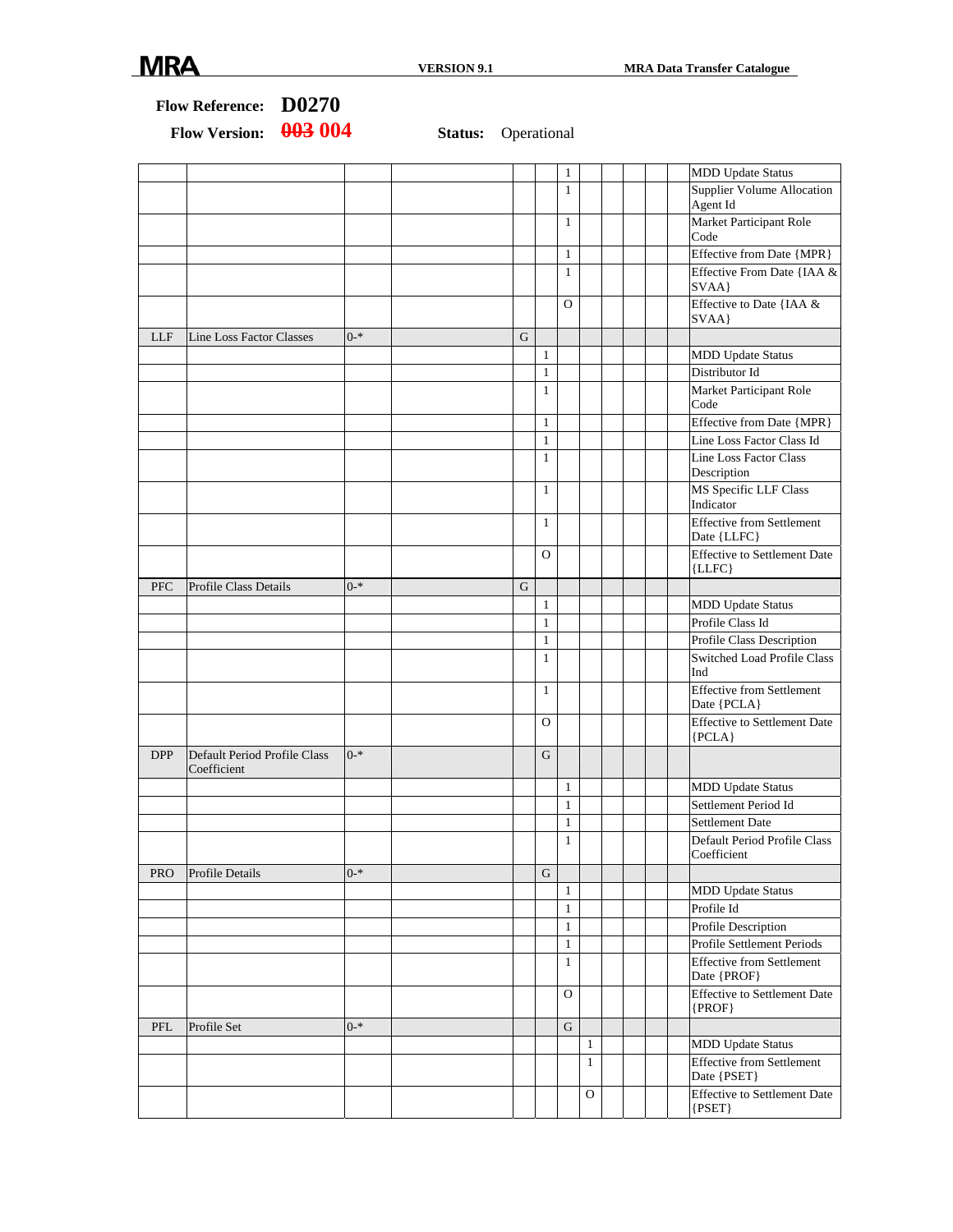### **Flow Reference: D0270**  Flow Version:  $\frac{0.03}{0.04}$  Status: Operational

| <b>GSP</b> | <b>GSP</b> Group Average EAC               | $0 - *$      |                                         |   |              |              | $\mathbf G$ |              |              |              |                                                  |
|------------|--------------------------------------------|--------------|-----------------------------------------|---|--------------|--------------|-------------|--------------|--------------|--------------|--------------------------------------------------|
|            |                                            |              |                                         |   |              |              |             | $\mathbf{1}$ |              |              | <b>MDD Update Status</b>                         |
|            |                                            |              |                                         |   |              |              |             | $\mathbf{1}$ |              |              | <b>GSP</b> Group Id                              |
|            |                                            |              |                                         |   |              |              |             | $\mathbf{1}$ |              |              | Group Average                                    |
|            |                                            |              |                                         |   |              |              |             |              |              |              | Consumption                                      |
| <b>RES</b> | <b>Regression Equation Set</b>             | $0 - *$      |                                         |   |              |              | $\mathbf G$ |              |              |              |                                                  |
|            |                                            |              |                                         |   |              |              |             | 1            |              |              | <b>MDD Update Status</b>                         |
|            |                                            |              |                                         |   |              |              |             | $\mathbf{1}$ |              |              | Day Type Id                                      |
|            |                                            |              |                                         |   |              |              |             | $\mathbf{1}$ |              |              | Season Id                                        |
| <b>PER</b> | Period Regression Equation                 | $0 - *$      |                                         |   |              |              |             | $\mathbf G$  |              |              |                                                  |
|            |                                            |              |                                         |   |              |              |             |              | $\mathbf{1}$ |              | <b>MDD Update Status</b>                         |
|            |                                            |              |                                         |   |              |              |             |              | 1            |              | Settlement Period Id                             |
| COF        | Regression Coefficient                     | $0 - *$      |                                         |   |              |              |             |              | G            |              |                                                  |
|            |                                            |              |                                         |   |              |              |             |              |              | $\mathbf{1}$ | <b>MDD</b> Update Status                         |
|            |                                            |              |                                         |   |              |              |             |              |              | $\mathbf{1}$ | Regression Coefficient                           |
|            |                                            |              |                                         |   |              |              |             |              |              | $\mathbf{1}$ | <b>Regression Coefficient Type</b>               |
| <b>TPD</b> | Time Pattern Regime Details                | $0 - *$      |                                         | G |              |              |             |              |              |              |                                                  |
|            |                                            |              |                                         |   | $\mathbf{1}$ |              |             |              |              |              | <b>MDD Update Status</b>                         |
|            |                                            |              |                                         |   | 1            |              |             |              |              |              | <b>GMT</b> Indicator                             |
|            |                                            |              |                                         |   | $\mathbf{1}$ |              |             |              |              |              | Time Pattern Regime Id                           |
|            |                                            |              |                                         |   | $\mathbf{1}$ |              |             |              |              |              | Tele-Switch/Clock Indicator                      |
| <b>TTP</b> | Tele-switch Time Pattern<br>Regime Details | $\mathbf{1}$ | If Tele-Switch/Clock<br>Indicator = $S$ |   | $\mathbf G$  |              |             |              |              |              |                                                  |
|            |                                            |              |                                         |   |              | $\mathbf{1}$ |             |              |              |              | <b>MDD Update Status</b>                         |
|            |                                            |              |                                         |   |              | 1            |             |              |              |              | Tele-Switch Group Id                             |
|            |                                            |              |                                         |   |              | 1            |             |              |              |              | Tele-Switch Switch Id                            |
|            |                                            |              |                                         |   |              | $\mathbf{1}$ |             |              |              |              | Tele-Switch User Id                              |
| <b>CKI</b> | Clock Interval                             | $1 - *$      | If Tele-Switch/Clock<br>Indicator = $C$ |   | G            |              |             |              |              |              |                                                  |
|            |                                            |              |                                         |   |              | $\mathbf{1}$ |             |              |              |              | <b>MDD</b> Update Status                         |
|            |                                            |              |                                         |   |              | 1            |             |              |              |              | Day of the Week Id                               |
|            |                                            |              |                                         |   |              | 1            |             |              |              |              | End Day                                          |
|            |                                            |              |                                         |   |              | 1            |             |              |              |              | End Month                                        |
|            |                                            |              |                                         |   |              | 1            |             |              |              |              | End Time                                         |
|            |                                            |              |                                         |   |              | $\mathbf{1}$ |             |              |              |              | <b>Start Day</b>                                 |
|            |                                            |              |                                         |   |              | $\mathbf{1}$ |             |              |              |              | <b>Start Month</b>                               |
|            |                                            |              |                                         |   |              | $\mathbf{1}$ |             |              |              |              | <b>Start Time</b>                                |
| <b>SCE</b> | <b>Standard Settlement</b>                 | $0 - *$      |                                         | G |              |              |             |              |              |              |                                                  |
|            | <b>Configuration Details</b>               |              |                                         |   |              |              |             |              |              |              |                                                  |
|            |                                            |              |                                         |   | $\mathbf{1}$ |              |             |              |              |              | <b>MDD Update Status</b>                         |
|            |                                            |              |                                         |   | $\mathbf{1}$ |              |             |              |              |              | <b>Standard Settlement</b>                       |
|            |                                            |              |                                         |   |              |              |             |              |              |              | Configuration Id                                 |
|            |                                            |              |                                         |   | $\mathbf{1}$ |              |             |              |              |              | <b>Standard Settlement</b>                       |
|            |                                            |              |                                         |   |              |              |             |              |              |              | Configuration Desc                               |
|            |                                            |              |                                         |   | $\mathbf{1}$ |              |             |              |              |              | <b>Effective from Settlement</b><br>Date {SSC}   |
|            |                                            |              |                                         |   | O            |              |             |              |              |              | Effective to Settlement Date<br>${SSC}$          |
|            |                                            |              |                                         |   | $\mathbf{1}$ |              |             |              |              |              | <b>Standard Settlement</b><br>Configuration Type |
| <b>TPR</b> | <b>Measurement Requirement</b>             | $0 - *$      |                                         |   | G            |              |             |              |              |              |                                                  |
|            |                                            |              |                                         |   |              | $\mathbf{1}$ |             |              |              |              | <b>MDD Update Status</b>                         |
|            |                                            |              |                                         |   |              |              |             |              |              |              |                                                  |
|            |                                            |              |                                         |   |              | $\mathbf{1}$ |             |              |              |              | Time Pattern Regime Id                           |
| <b>VSD</b> | <b>VSCPC</b> Details                       | $0 - *$      |                                         |   | G            |              |             |              |              |              |                                                  |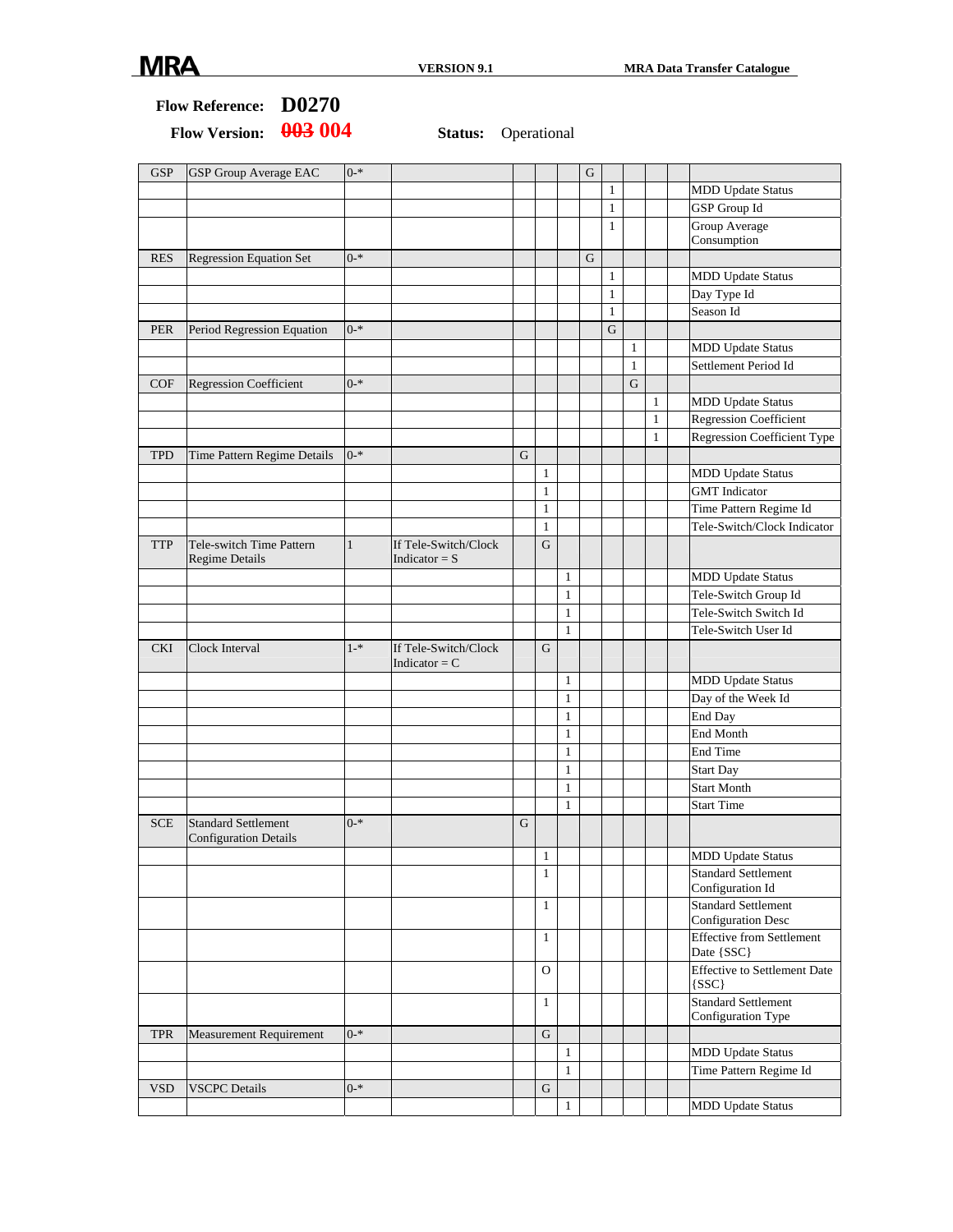| <b>Flow Reference:</b> | D0270 |
|------------------------|-------|
|------------------------|-------|

|            |                                                          |         |   |              | 1            |              |              |  | Profile Class Id                                  |
|------------|----------------------------------------------------------|---------|---|--------------|--------------|--------------|--------------|--|---------------------------------------------------|
|            |                                                          |         |   |              | $\mathbf{1}$ |              |              |  | <b>Effective from Settlement</b><br>Date {VSCPC}  |
|            |                                                          |         |   |              | $\Omega$     |              |              |  | <b>Effective to Settlement Date</b><br>{VSCPC}    |
| <b>GAE</b> | <b>GSP Group Profile Class</b><br>Average EACs           | $0 - *$ |   |              | G            |              |              |  |                                                   |
|            |                                                          |         |   |              |              | $\mathbf{1}$ |              |  | <b>MDD Update Status</b>                          |
|            |                                                          |         |   |              |              | $\mathbf{1}$ |              |  | <b>GSP</b> Group Id                               |
|            |                                                          |         |   |              |              | $\mathbf{1}$ |              |  | Researched Average EAC                            |
|            |                                                          |         |   |              |              | $\mathbf{1}$ |              |  | <b>Effective from Settlement</b><br>Date {GGPCAE} |
| <b>SLM</b> | Switched Load Measurement<br><b>Requirement Details</b>  | $0 - *$ |   |              | G            |              |              |  |                                                   |
|            |                                                          |         |   |              |              | 1            |              |  | <b>MDD</b> Update Status                          |
|            |                                                          |         |   |              |              | $\mathbf{1}$ |              |  | Switched Load Indicator                           |
|            |                                                          |         |   |              |              | $\mathbf{1}$ |              |  | Time Pattern Regime Id                            |
| <b>ASD</b> | <b>AFYCS</b> Details                                     | $0 - *$ |   |              | $\mathbf G$  |              |              |  |                                                   |
|            |                                                          |         |   |              |              | $\mathbf{1}$ |              |  | <b>MDD</b> Update Status                          |
|            |                                                          |         |   |              |              | $\mathbf{1}$ |              |  | <b>GSP</b> Group Id                               |
|            |                                                          |         |   |              |              | $\mathbf{1}$ |              |  | <b>Effective from Settlement</b><br>Date {AFOYCS} |
|            |                                                          |         |   |              |              | O            |              |  | <b>Effective to Settlement Date</b><br>{AFOYCS}   |
| <b>AFD</b> | Average Fraction of Yearly<br><b>Consumption Details</b> | $0 - *$ |   |              |              | G            |              |  |                                                   |
|            |                                                          |         |   |              |              |              | $\mathbf{1}$ |  | <b>MDD Update Status</b>                          |
|            |                                                          |         |   |              |              |              | $\mathbf{1}$ |  | Average Fraction of Yearly<br>Consumption         |
|            |                                                          |         |   |              |              |              | 1            |  | Time Pattern Regime Id                            |
| <b>MEQ</b> | <b>Measurements Quantities</b>                           | $0 - *$ | G |              |              |              |              |  |                                                   |
|            |                                                          |         |   | $\mathbf{1}$ |              |              |              |  | <b>MDD Update Status</b>                          |
|            |                                                          |         |   | $\mathbf{1}$ |              |              |              |  | Measurement Quantity Id                           |
|            |                                                          |         |   | $\mathbf{1}$ |              |              |              |  | Direction of Energy Flow                          |
|            |                                                          |         |   | $\mathbf{1}$ |              |              |              |  | Measurement Quantity<br>Description               |
| CCC        | <b>Consumption Component</b><br>Classes                  | $0 - *$ |   | G            |              |              |              |  |                                                   |
|            |                                                          |         |   |              | 1            |              |              |  | <b>MDD Update Status</b>                          |
|            |                                                          |         |   |              | $\mathbf{1}$ |              |              |  | <b>Consumption Component</b><br>Class Id          |
|            |                                                          |         |   |              | $\,1$        |              |              |  | Data Aggregation Type                             |
|            |                                                          |         |   |              | $\mathbf{1}$ |              |              |  | Metered/Unmetered<br>Indicator                    |
|            |                                                          |         |   |              | $\mathbf{O}$ |              |              |  | Actual/Estimated Indicator                        |
|            |                                                          |         |   |              | 0            |              |              |  | <b>AA/EAC</b> Indicator                           |
|            |                                                          |         |   |              | 1            |              |              |  | <b>Consumption Component</b><br>Indicator         |
| GCF        | <b>GSP</b> Group Correction<br><b>Scaling Factor</b>     | $0 - *$ |   |              | G            |              |              |  |                                                   |
|            |                                                          |         |   |              |              | $\mathbf{1}$ |              |  | <b>MDD</b> Update Status                          |
|            |                                                          |         |   |              |              | $\mathbf{1}$ |              |  | <b>Effective from Settlement</b><br>Date {GGCSF}  |
|            |                                                          |         |   |              |              | $\mathbf{1}$ |              |  | <b>GSP</b> Group Correction<br>Scaling Factor     |
|            |                                                          |         |   |              |              | О            |              |  | Effective to Settlement Date<br>${GGCSF}$         |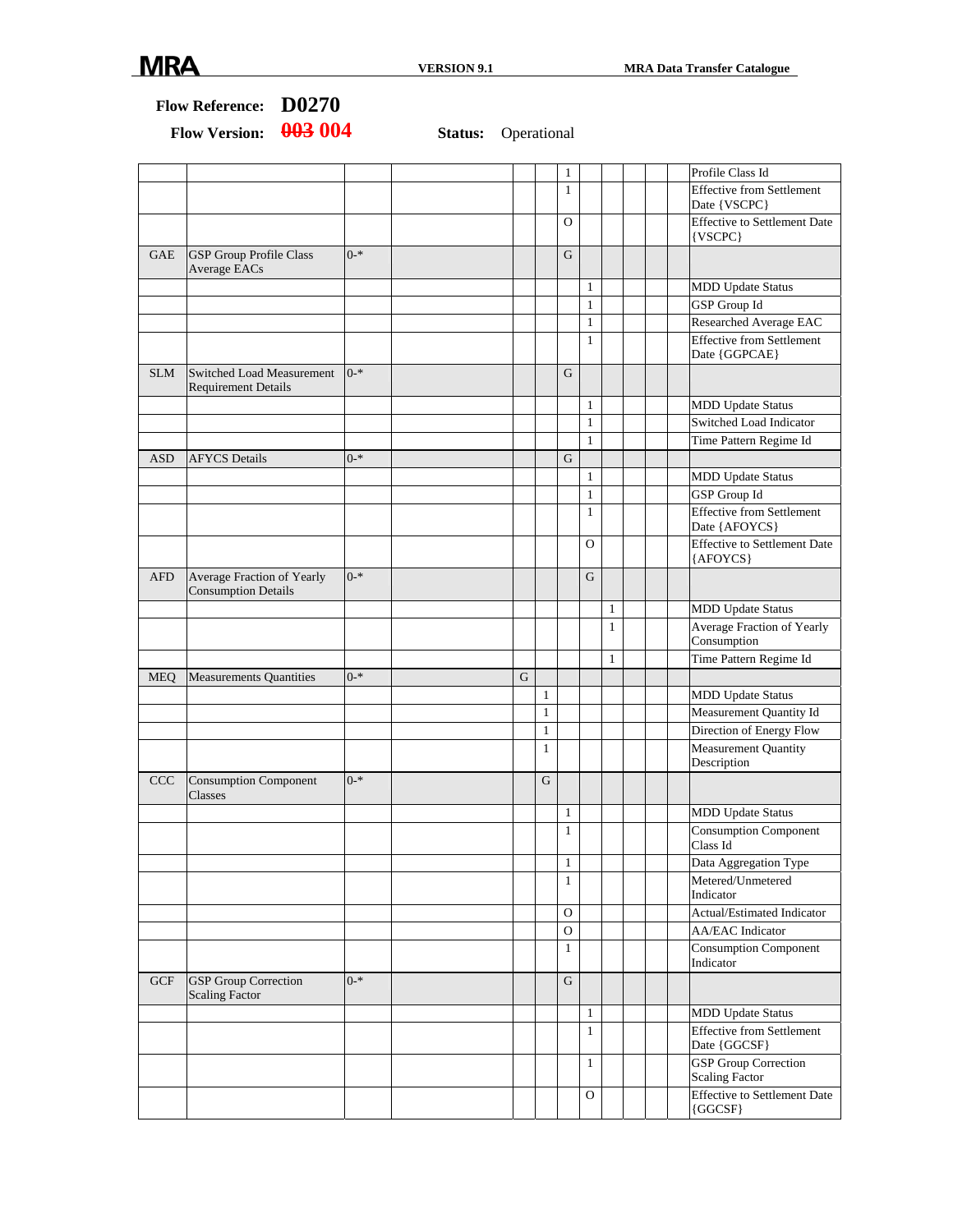1 Line Loss Factor Class Id

#### **Flow Reference: D0270**  Flow Version:  $\frac{0.03}{0.04}$  Status: Operational MMT MTC Meter Type 0-\* G 1 | | | | | | | | | MDD Update Status 1 | | | | | | | | | MTC Meter Type Id 1 MTC Meter Type Description 1 | | | | Effective From Settlement Date {MMT} O | | | | Effective To Settlement Date {MMT} MPT MTC Payment Type 0-\* G 1 | | | | | | | | | | MDD Update Status 1 MTC Payment Type Id 1 MTC Payment Type Description 1 **Effective From Settlement** Date {MPT} O Effective To Settlement Date {MPT} MTC Meter Timeswitch Code  $\begin{vmatrix} 0^{-*} \\ 0^{-*} \end{vmatrix}$  G 1 MDD Update Status 1 Meter Timeswitch Code 1 Effective From Settlement Date {MTC} 1 MTC Common Code Indicator 1 MTC Related Metering System Indicator O | | | | | Effective To Settlement Date {MTC} O | | | | | MTC Meter Type Id O | | | | | | | | | | | MTC Payment Type Id O | | | | | Meter Timeswitch Code Description O MTC Communication Indicator O MTC Type Indicator O | | | | | | | | MTC TPR Count MPA MTC In Distribution Services 0-\* Area 0-\* G 1 MDD Update Status 1 Distributor Id 1 Effective From Settlement Date {MTCPA} O | | | Effective To Settlement Date {MTCPA} O MTC Meter Type Id O | | | | | | | | | MTC Payment Type Id O Meter Timeswitch Code Description O MTC Communication Indicator O | | | | | | | | MTC Type Indicator O MTC TPR Count VML Valid MTC LLFC Combination 0-\* If MTC Type Indicator  $=$  'H' G 1 MDD Update Status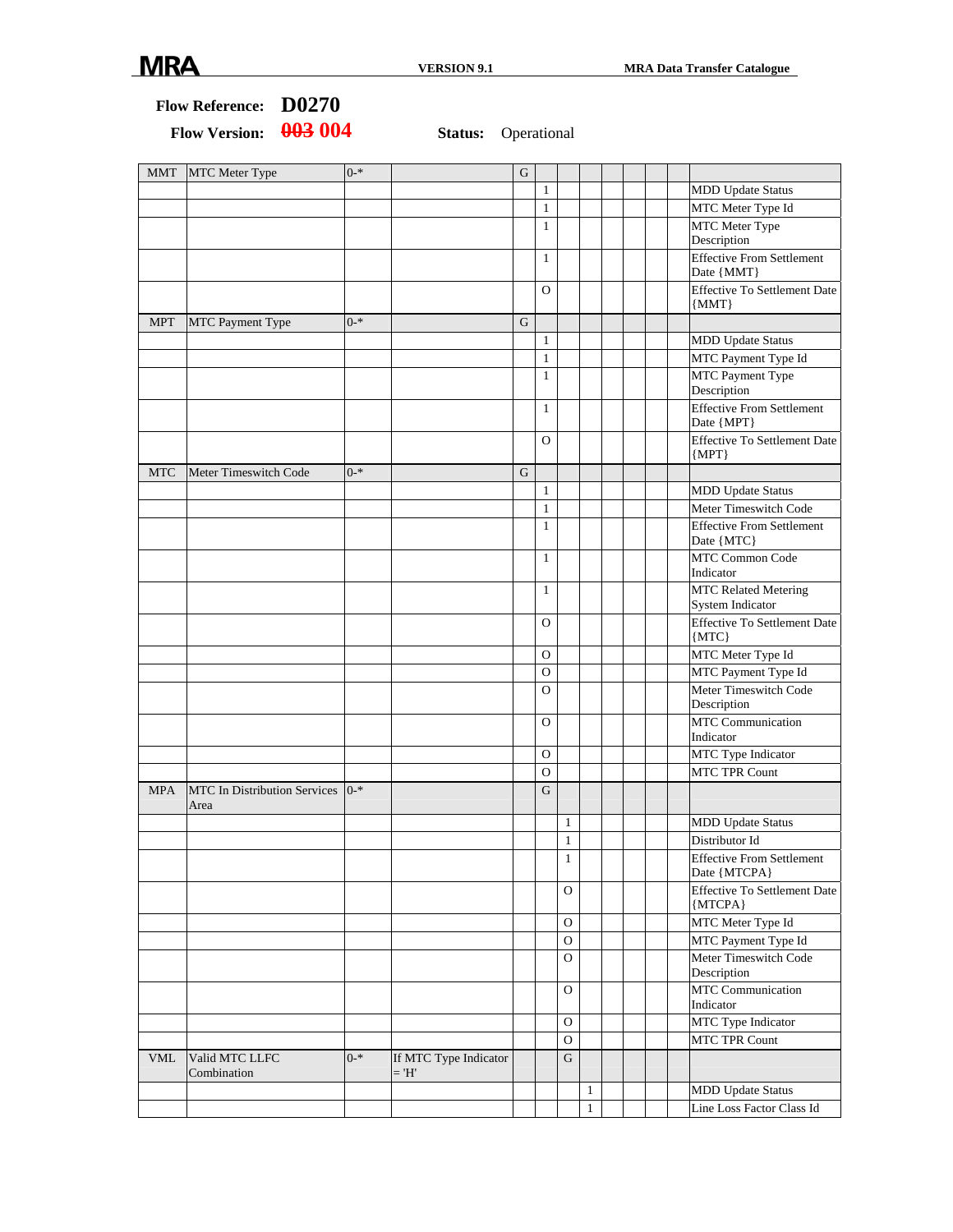## **Flow Reference: D0270**

Flow Version:  $\frac{0.03}{0.04}$  Status: Operational

|            |                                      |                  |                                  |                | 1            |          | <b>Effective From Settlement</b><br>Date {VMTCLC}   |
|------------|--------------------------------------|------------------|----------------------------------|----------------|--------------|----------|-----------------------------------------------------|
|            |                                      |                  |                                  |                | $\Omega$     |          | <b>Effective To Settlement Date</b><br>{VMTCLC}     |
| <b>VMS</b> | Valid MTC SSC Combination 0-*        |                  | If MTC Type Indicator<br>$= 'N'$ | $\overline{G}$ |              |          |                                                     |
|            |                                      |                  |                                  |                | $\mathbf{1}$ |          | <b>MDD Update Status</b>                            |
|            |                                      |                  |                                  |                | 1            |          | <b>Standard Settlement</b><br>Configuration Id      |
|            |                                      |                  |                                  |                | $\mathbf{1}$ |          | <b>Effective From Settlement</b><br>Date {VMTCSC}   |
|            |                                      |                  |                                  |                | $\Omega$     |          | <b>Effective To Settlement Date</b><br>{VMTCSC}     |
| <b>VLS</b> | Valid MTC LLFC SSC<br>Combination    | $0$ <sup>*</sup> |                                  |                | $\mathbf G$  |          |                                                     |
|            |                                      |                  |                                  |                |              | 1        | <b>MDD Update Status</b>                            |
|            |                                      |                  |                                  |                |              | 1        | Line Loss Factor Class Id                           |
|            |                                      |                  |                                  |                |              | 1        | <b>Effective From Settlement</b><br>Date {VMTCLSC}  |
|            |                                      |                  |                                  |                |              | $\Omega$ | <b>Effective To Settlement Date</b><br>{VMTCLSC}    |
| <b>VLP</b> | Valid MTC LLFC SSC PC<br>Combination | $0 - *$          |                                  |                |              | G        |                                                     |
|            |                                      |                  |                                  |                |              | 1        | <b>Profile Class Id</b>                             |
|            |                                      |                  |                                  |                |              | 1        | <b>Effective From Settlement</b><br>Date {VMTCLSPC} |
|            |                                      |                  |                                  |                |              | 0        | <b>Effective To Settlement Date</b><br>{VMTCLSPC}   |
|            |                                      |                  |                                  |                |              |          | <b>Preserved Tariff Indicator</b>                   |

**Notes:**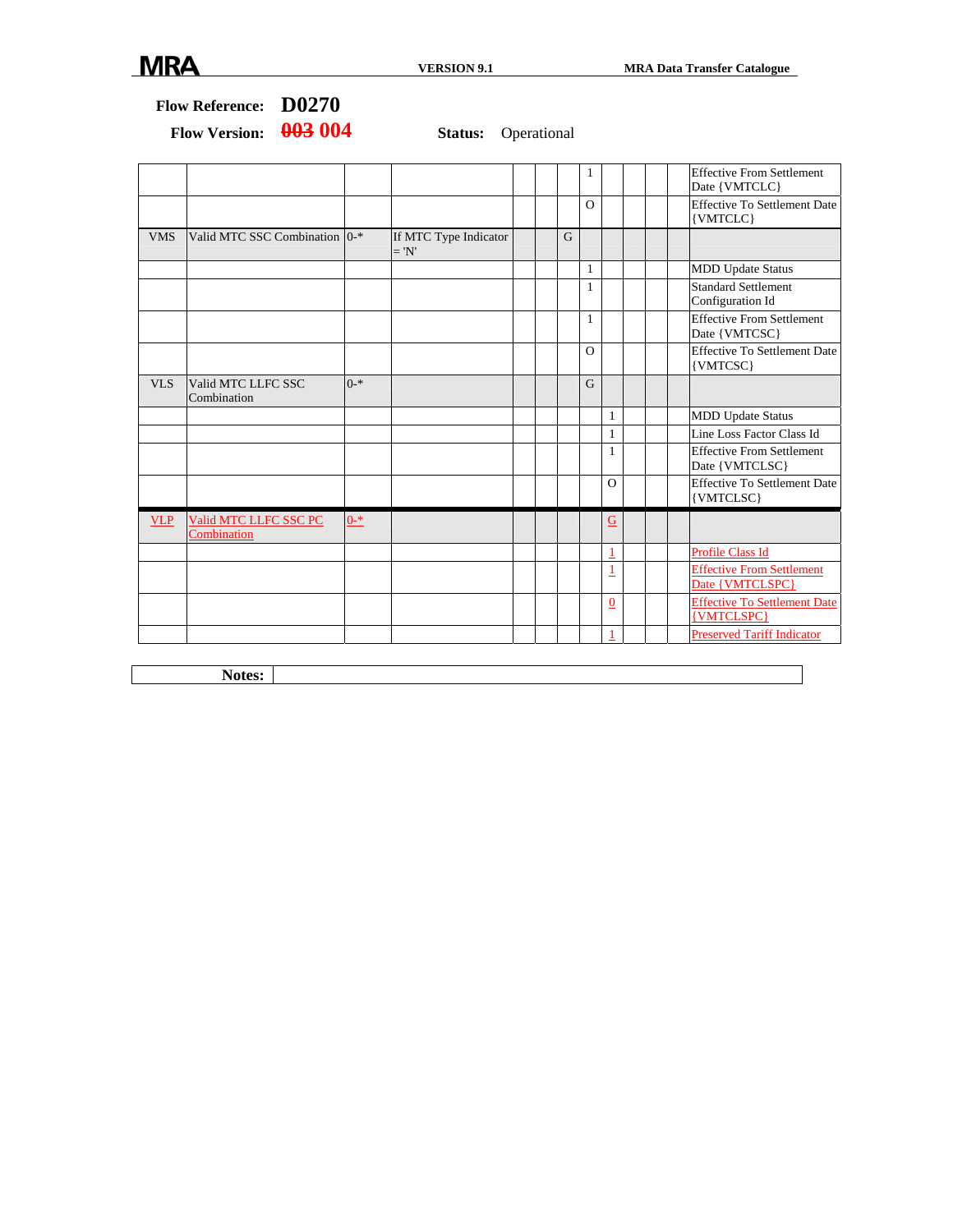#### **Flow Reference: D0270**  Flow Version:  $\frac{0.03}{0.04}$  Status: Operational

| Catalogue release<br>change takes effect | $\bf CP$<br>No. | Brief description of the change and its reason                                                                                                                                                                                |
|------------------------------------------|-----------------|-------------------------------------------------------------------------------------------------------------------------------------------------------------------------------------------------------------------------------|
| Version 4                                | 2594            | New Data Flow created.                                                                                                                                                                                                        |
| Version 4.1                              | 2866            | Data Item 'Settlement Sequence Number' in group STD made optional.                                                                                                                                                            |
| Version 4.1                              | 2870            | Condition of groups TTP and CKI changed from 'If Teleswitch Time Pattern Regime'.                                                                                                                                             |
| Version 4.4                              | 2975            | Flow occurrences from MDDA to IARA, Distributor, Grid Control, HHDA, HHDC, MOP,<br>NHHDA, NHHDC, PRS Agent, GRS Operator, Supplier, Generator (Scotland), SDP Operator,<br>GA Agent and Scottish Company added.               |
| Version 5                                | 3016            | Flow version 002 added to the catalogue with new Groups MMT, MPT, MTC, MPA, VML,<br>VMS, VLS and Notes.                                                                                                                       |
| Version 6                                | 3074            | Flow ownership changed from 'Pool' to 'BSC'                                                                                                                                                                                   |
| Version 6                                | 3076            | Group Description for Group PST changed to BSC Settlement Timetable Details                                                                                                                                                   |
| Version 6                                | 3077            | Flow occurrences from SVAA to Distributor, Grid Operator, HHDA, HHDC, SVAA, MOP,<br>NHHDA, NHHDC, PRS Agent and Supplier added                                                                                                |
| Version 6.2                              | 3067            | Notes removed.                                                                                                                                                                                                                |
| Version 7                                | 3111            | 'PES' replaced by 'Distribution Services' in Group Description for Group MPA (Version 2 only).<br>PRS Agent' replaced by 'MPAS Agent' in Group Description for Group PAA and within the<br>receiving Market Participant Role. |
| Version 7.5                              | 3167            | Flow Version 003 created with Data Item J1683 added to SCI Group. Flow Version 001 deleted.                                                                                                                                   |
| Version 7.5                              | 3214            | SCI Group within Flow Version 003 renamed SCE.                                                                                                                                                                                |
| Version 8.4                              | 3271            | Instances of MDDA to GA Agent, Generator (Scotland), Grid Control, IARA, Scottish Company<br>and SDP Operator removed                                                                                                         |
| Version 8.5                              | 3274            | Instance of ISRA to Distributor, Grid Operator, HHDA, HHDC, ISRA, MOP, MPAS Agent,<br>NHHDA, NHHDC, Supplier removed                                                                                                          |
| Version 9.x                              | <b>XXXX</b>     | VNR Group added to new Flow Version 004; Version 003 decommissioned                                                                                                                                                           |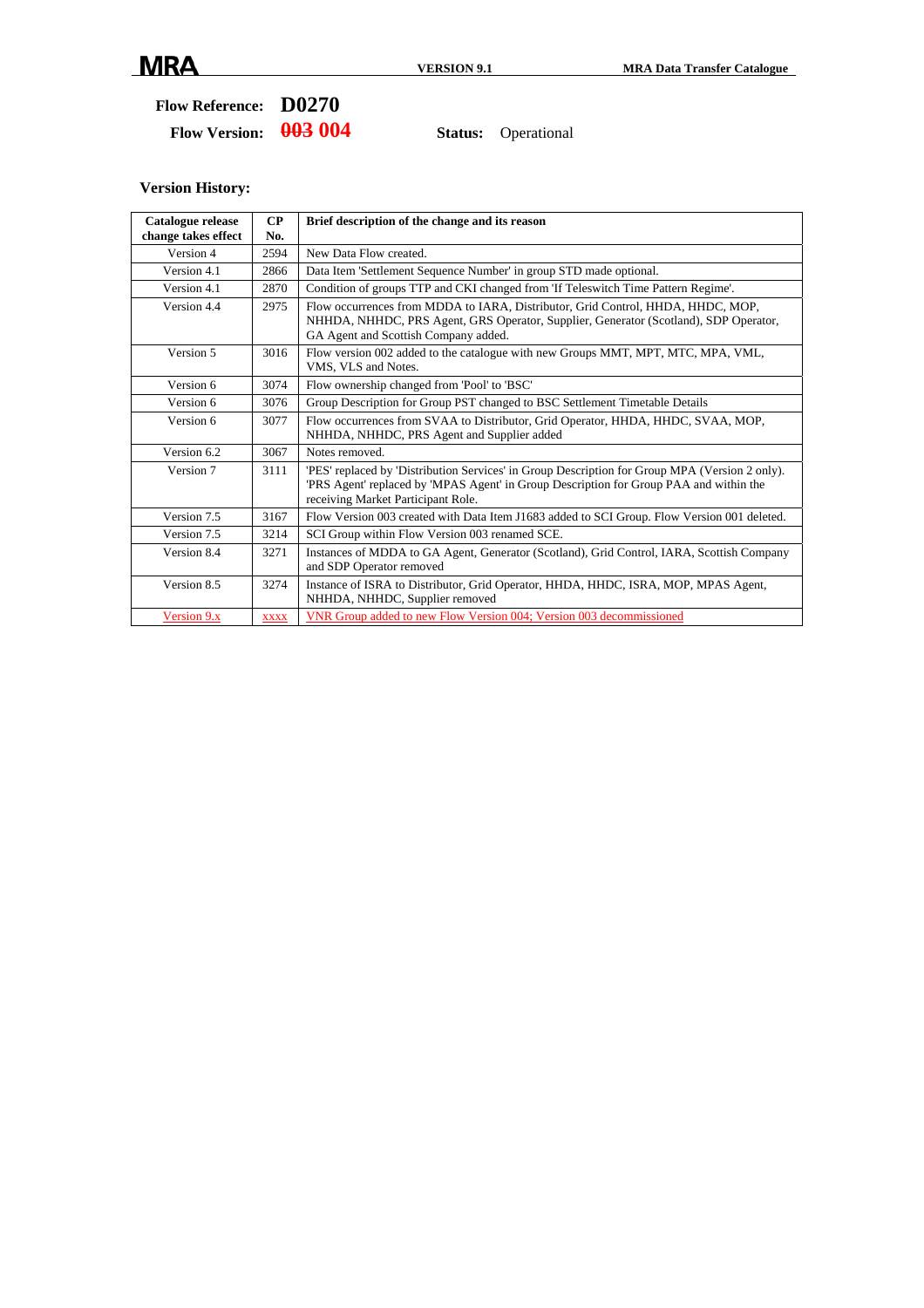Add the following new data items into Annex D of the DTC:

| <b>Item Name:</b>        | <b>Effective From Settlement Date {VMTCLSPC}</b>                                                                                                                                                                  |
|--------------------------|-------------------------------------------------------------------------------------------------------------------------------------------------------------------------------------------------------------------|
| <b>Item Reference:</b>   | Jxxxx                                                                                                                                                                                                             |
| <b>Item Ownership:</b>   | <b>BSC</b>                                                                                                                                                                                                        |
| <b>Item Description:</b> | The first inclusive Settlement Date from which a valid combination of Non Half Hourly<br>Meter Timeswitch Code, Line Loss Factor Class, Standard Settlement Configuration and<br>Profile Class becomes effective. |
| Units:                   | None                                                                                                                                                                                                              |
| <b>Valid Set:</b>        | A valid date with the constraints of the format.                                                                                                                                                                  |
| Validation:              | As Valid Set                                                                                                                                                                                                      |
| Domain:                  | <b>Effective Date</b>                                                                                                                                                                                             |
| <b>Logical Format:</b>   | <b>DATE</b>                                                                                                                                                                                                       |
| <b>Physical Length:</b>  | 8                                                                                                                                                                                                                 |
| Notes:                   |                                                                                                                                                                                                                   |

#### **Version History:**

| Catalogue release<br>change takes effect | <b>CR</b><br>No. | Brief description of the change and its reason |
|------------------------------------------|------------------|------------------------------------------------|
| Version 9.x                              | <b>XXXX</b>      | Data item created                              |

## **Item Name: Effective To Settlement Date {VMTCLSPC}**

| <b>Item Reference:</b>   | Jxxxx                                                                                                                                                                                                             |
|--------------------------|-------------------------------------------------------------------------------------------------------------------------------------------------------------------------------------------------------------------|
| <b>Item Ownership:</b>   | <b>BSC</b>                                                                                                                                                                                                        |
| <b>Item Description:</b> | The first inclusive Settlement Date from which a valid combination of Non Half Hourly<br>Meter Timesitch Code, Line Loss Factor Class, Standard Settlement Configuration and<br>Profile Class ceases to be valid. |
| Units:                   | None                                                                                                                                                                                                              |
| <b>Valid Set:</b>        | A valid date with the constraints of the format.                                                                                                                                                                  |
| Validation:              | As Valid Set                                                                                                                                                                                                      |
| Domain:                  | <b>Effective Date</b>                                                                                                                                                                                             |
| <b>Logical Format:</b>   | DATE                                                                                                                                                                                                              |
| <b>Physical Length:</b>  | - 8                                                                                                                                                                                                               |
| Notes:                   |                                                                                                                                                                                                                   |

| Catalogue release<br>change takes effect | <b>CR</b><br>No. | Brief description of the change and its reason |
|------------------------------------------|------------------|------------------------------------------------|
| Version 9.x                              | <b>XXX</b>       | Data item created                              |